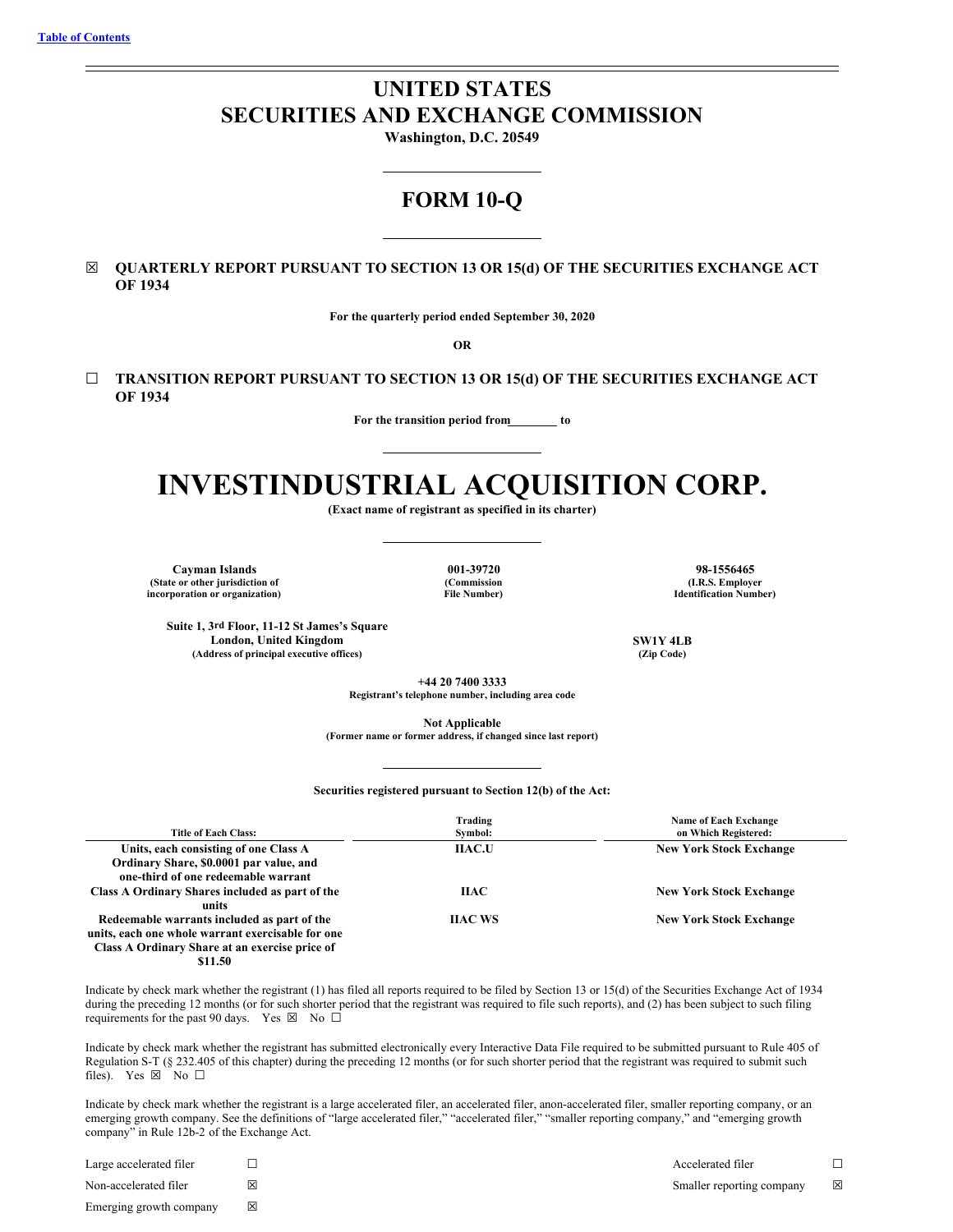If an emerging growth company, indicate by check mark if the registrant has elected not to use the extended transition period for complying with any new or revised financial accounting standards provided pursuant to Section 13(a) of the Exchange Act.  $\Box$ 

Indicate by check mark whether the registrant is a shell company (as defined in Rule 12b-2 of the Exchange Act). Yes  $\boxtimes$  No  $\Box$ 

As of December 29, 2020, 40,250,000 Class A ordinary shares, par value \$0.0001 per share (including 38,443,855 Class A ordinary shares subject to possible redemption that are classified as temporary equity), and 10,062,500 Class B ordinary shares, par value \$0.0001 per share, were issued and outstanding, respectively.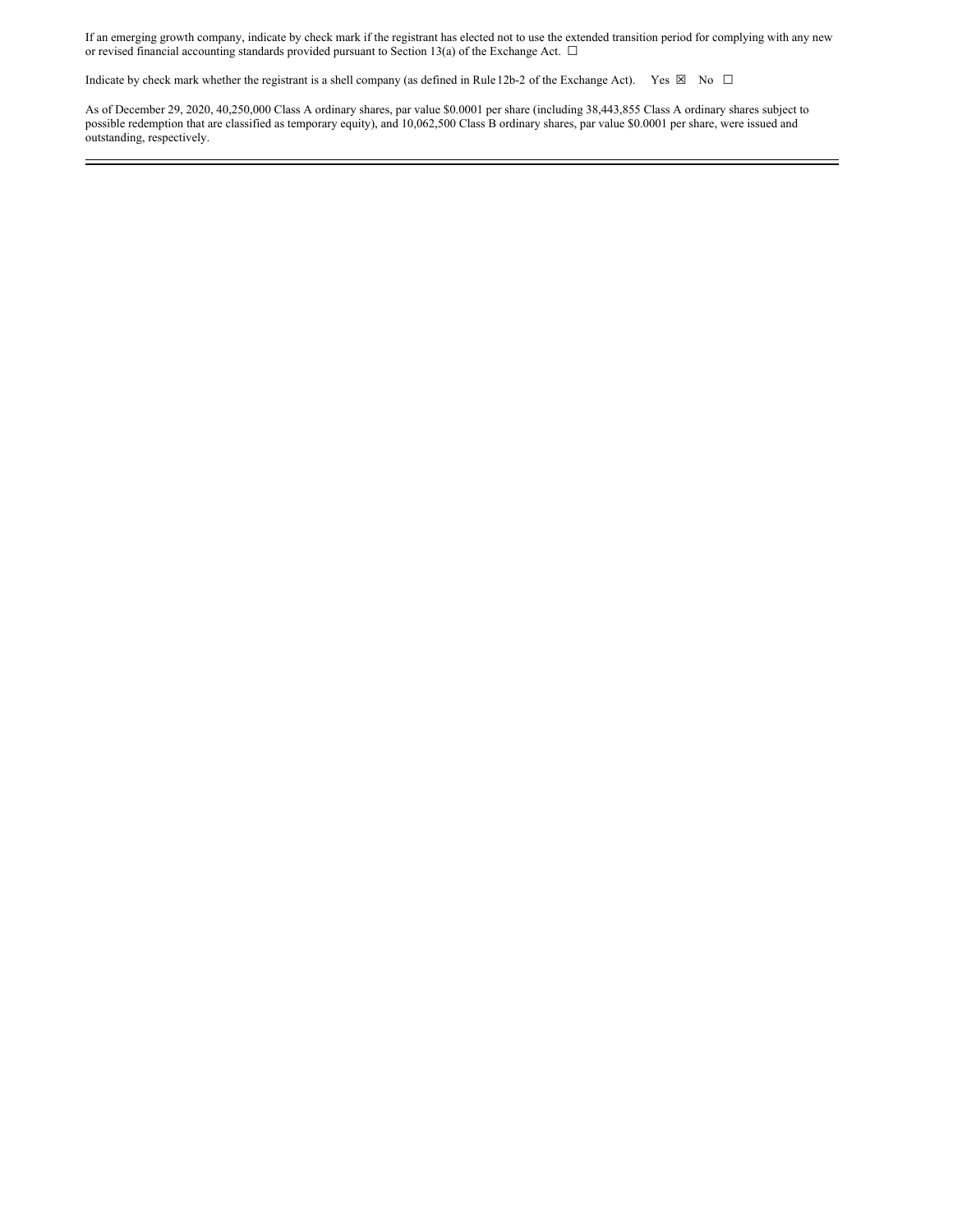#### **INVESTINDUSTRIAL ACQUISITION CORP. Form 10-Q For the Period Ended September 30, 2020**

# <span id="page-2-0"></span>**Table of Contents**

# **Page**

# **PART I. FINANCIAL [INFORMATION](#page-3-0)**

| Item 1.  | <b>Financial Statements (Unaudited)</b>                                                                                                          |    |
|----------|--------------------------------------------------------------------------------------------------------------------------------------------------|----|
|          | Unaudited Condensed Balance Sheet as of September 30, 2020                                                                                       |    |
|          | Unaudited Condensed Statement of Operations for the period from September 7, 2020 (inception) through September 30, 2020                         | 2  |
|          | Unaudited Condensed Statement of Changes in Shareholders' Equity for the period from September 7, 2020 (inception) through<br>September 30, 2020 | 3  |
|          | Unaudited Condensed Statement of Cash Flows for the period from September 7, 2020 (inception) through September 30, 2020                         | 4  |
|          | <b>Notes to Unaudited Condensed Financial Statements</b>                                                                                         | 5  |
| Item 2.  | Management's Discussion and Analysis of Financial Condition and Results of Operations                                                            | 14 |
| Item 3.  | <b>Quantitative and Qualitative Disclosures About Market Risk</b>                                                                                | 18 |
| Item 4.  | <b>Controls and Procedures</b>                                                                                                                   | 18 |
|          | <b>PART II. OTHER INFORMATION</b>                                                                                                                |    |
| Item 1.  | <b>Legal Proceedings</b>                                                                                                                         | 18 |
| Item 1A. | <b>Risk Factors</b>                                                                                                                              | 18 |
| Item 2.  | Unregistered Sales of Equity Securities and Use of Proceeds from Registered Securities                                                           | 19 |
| Item 3.  | <b>Defaults Upon Senior Securities</b>                                                                                                           | 19 |
| Item 4.  | <b>Mine Safety Disclosures</b>                                                                                                                   | 19 |
| Item 5.  | <b>Other Information</b>                                                                                                                         | 19 |
| Item 6.  | Exhibits                                                                                                                                         | 20 |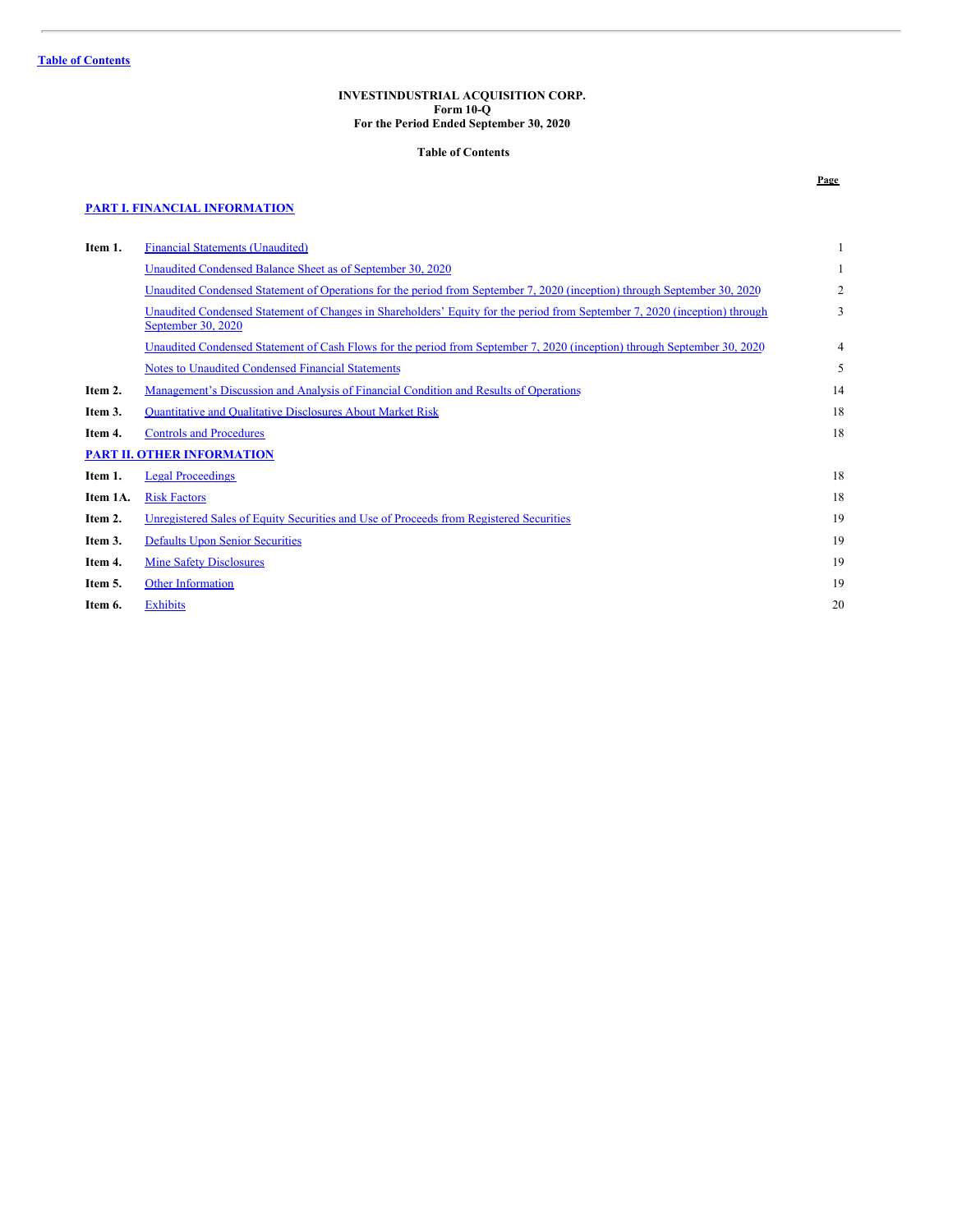# <span id="page-3-0"></span>**PART I. FINANCIAL INFORMATION**

# <span id="page-3-1"></span>**Item 1. Financial Statements (Unaudited)**

# <span id="page-3-2"></span>**INVESTINDUSTRIAL ACQUISITION CORP. UNAUDITED CONDENSED BALANCE SHEET**

# **September 30, 2020**

| <b>Assets:</b><br>Current assets<br>Prepaid expenses<br><b>Total current assets</b><br>Deferred offering costs associated with initial public offering<br><b>Total Assets</b><br><b>Liabilities and Shareholders' Equity:</b><br>Current liabilities:<br>Accrued expenses<br>Note payable—related party<br><b>Total current liabilities</b><br><b>Commitments and Contingencies</b><br><b>Shareholders' Equity:</b><br>Preference shares, \$0,0001 par value; 5,000,000 shares authorized; none issued and outstanding<br>Class A ordinary shares, \$0.0001 par value; 500,000,000 shares authorized; none issued and outstanding<br>Class B ordinary shares, $$0.0001$ par value; $50,000,000$ shares authorized; $10,062,500$ shares issued and outstanding $(1)$<br>Additional paid-in capital<br>Accumulated deficit |                            |           |
|--------------------------------------------------------------------------------------------------------------------------------------------------------------------------------------------------------------------------------------------------------------------------------------------------------------------------------------------------------------------------------------------------------------------------------------------------------------------------------------------------------------------------------------------------------------------------------------------------------------------------------------------------------------------------------------------------------------------------------------------------------------------------------------------------------------------------|----------------------------|-----------|
|                                                                                                                                                                                                                                                                                                                                                                                                                                                                                                                                                                                                                                                                                                                                                                                                                          |                            |           |
|                                                                                                                                                                                                                                                                                                                                                                                                                                                                                                                                                                                                                                                                                                                                                                                                                          |                            |           |
|                                                                                                                                                                                                                                                                                                                                                                                                                                                                                                                                                                                                                                                                                                                                                                                                                          |                            | \$13,926  |
|                                                                                                                                                                                                                                                                                                                                                                                                                                                                                                                                                                                                                                                                                                                                                                                                                          |                            | 13,926    |
|                                                                                                                                                                                                                                                                                                                                                                                                                                                                                                                                                                                                                                                                                                                                                                                                                          |                            | 355,015   |
|                                                                                                                                                                                                                                                                                                                                                                                                                                                                                                                                                                                                                                                                                                                                                                                                                          |                            | \$368,941 |
|                                                                                                                                                                                                                                                                                                                                                                                                                                                                                                                                                                                                                                                                                                                                                                                                                          |                            |           |
|                                                                                                                                                                                                                                                                                                                                                                                                                                                                                                                                                                                                                                                                                                                                                                                                                          |                            |           |
|                                                                                                                                                                                                                                                                                                                                                                                                                                                                                                                                                                                                                                                                                                                                                                                                                          |                            | \$294,140 |
|                                                                                                                                                                                                                                                                                                                                                                                                                                                                                                                                                                                                                                                                                                                                                                                                                          |                            | 60,875    |
|                                                                                                                                                                                                                                                                                                                                                                                                                                                                                                                                                                                                                                                                                                                                                                                                                          |                            | 355,015   |
|                                                                                                                                                                                                                                                                                                                                                                                                                                                                                                                                                                                                                                                                                                                                                                                                                          |                            |           |
|                                                                                                                                                                                                                                                                                                                                                                                                                                                                                                                                                                                                                                                                                                                                                                                                                          |                            |           |
|                                                                                                                                                                                                                                                                                                                                                                                                                                                                                                                                                                                                                                                                                                                                                                                                                          |                            |           |
|                                                                                                                                                                                                                                                                                                                                                                                                                                                                                                                                                                                                                                                                                                                                                                                                                          |                            |           |
|                                                                                                                                                                                                                                                                                                                                                                                                                                                                                                                                                                                                                                                                                                                                                                                                                          |                            | 1,006     |
|                                                                                                                                                                                                                                                                                                                                                                                                                                                                                                                                                                                                                                                                                                                                                                                                                          |                            | 23,994    |
|                                                                                                                                                                                                                                                                                                                                                                                                                                                                                                                                                                                                                                                                                                                                                                                                                          |                            | (11,074)  |
|                                                                                                                                                                                                                                                                                                                                                                                                                                                                                                                                                                                                                                                                                                                                                                                                                          | Total shareholders' equity | 13,926    |
| <b>Total Liabilities and Shareholders' Equity</b>                                                                                                                                                                                                                                                                                                                                                                                                                                                                                                                                                                                                                                                                                                                                                                        |                            | \$368,941 |

(1) This number includes up to 1,312,500 shares subject to forfeiture if the over-allotment option is not exercised in full or in part by the underwriters. On November 27, 2020, the Company announced the closing of its sale of an additional 5,250,000 Units pursuant to the exercise in full by the *underwriters of their over-allotment option; thus, these shares were no longer subject to forfeiture.*

*The accompanying notes are an integral part of these unaudited interim condensed financial statements.*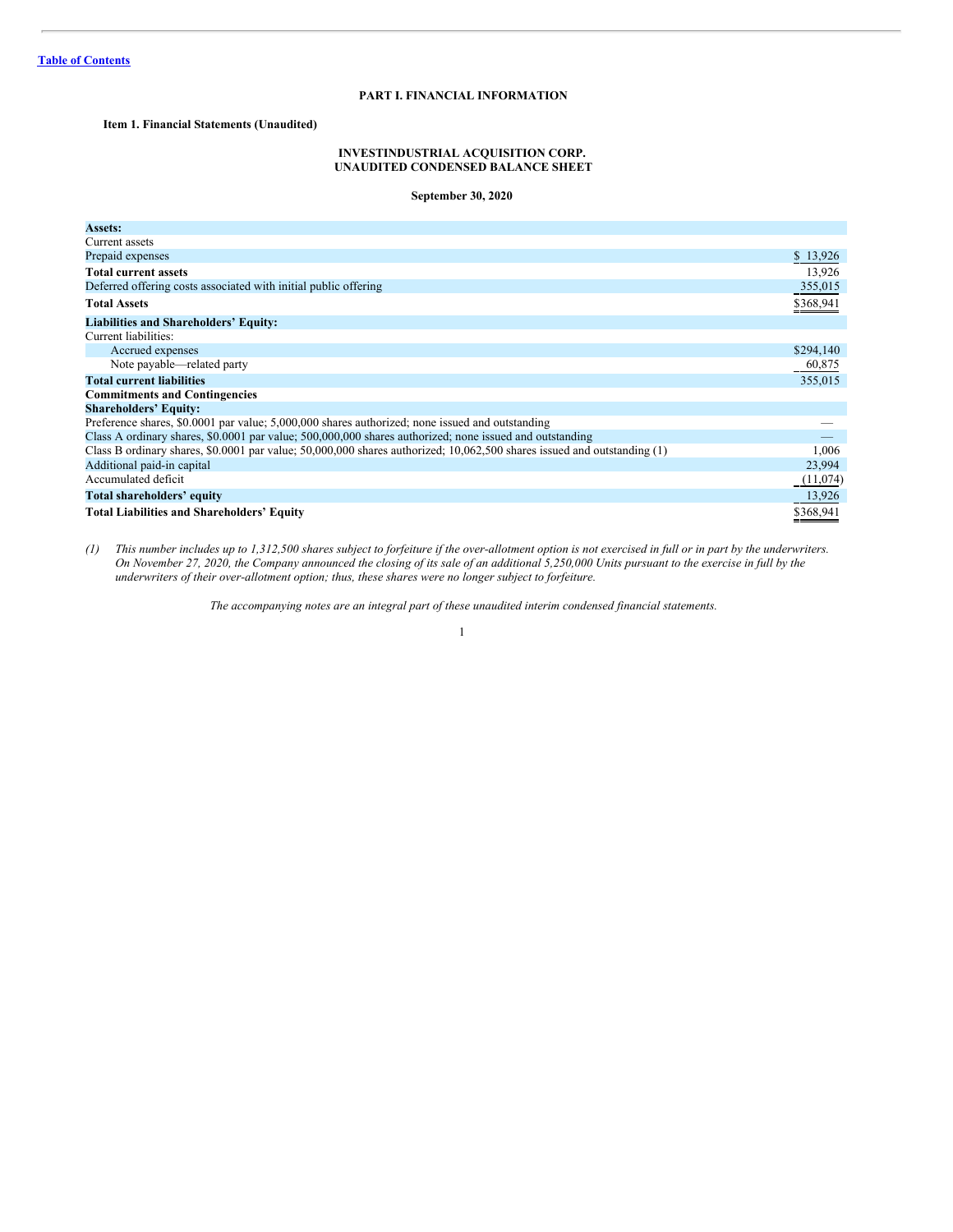# <span id="page-4-0"></span>**INVESTINDUSTRIAL ACQUISITION CORP UNAUDITED CONDENSED STATEMENT OF OPERATIONS**

# **FOR THE PERIOD FROM SEPTEMBER 7, 2020 (INCEPTION) THROUGH SEPTEMBER 30, 2020**

| <b>General and administrative expenses</b>                                  | 11,074                        |  |
|-----------------------------------------------------------------------------|-------------------------------|--|
| Net loss                                                                    | $\underline{\$$ (11,074)      |  |
| Weighted average Class B ordinary shares outstanding, basic and diluted (1) | 10,062,500<br><u>________</u> |  |
| Basic and diluted net loss per ordinary share                               | (0.00)                        |  |

(1) This number includes up to 1,312,500 shares subject to forfeiture if the over-allotment option is not exercised in full or in part by the underwriters. On November 27, 2020, the Company announced the closing of its sale of an additional 5,250,000 Units pursuant to the exercise in full by the *underwriters of their over-allotment option; thus, these shares were no longer subject to forfeiture.*

*The accompanying notes are an integral part of these unaudited interim condensed financial statements.*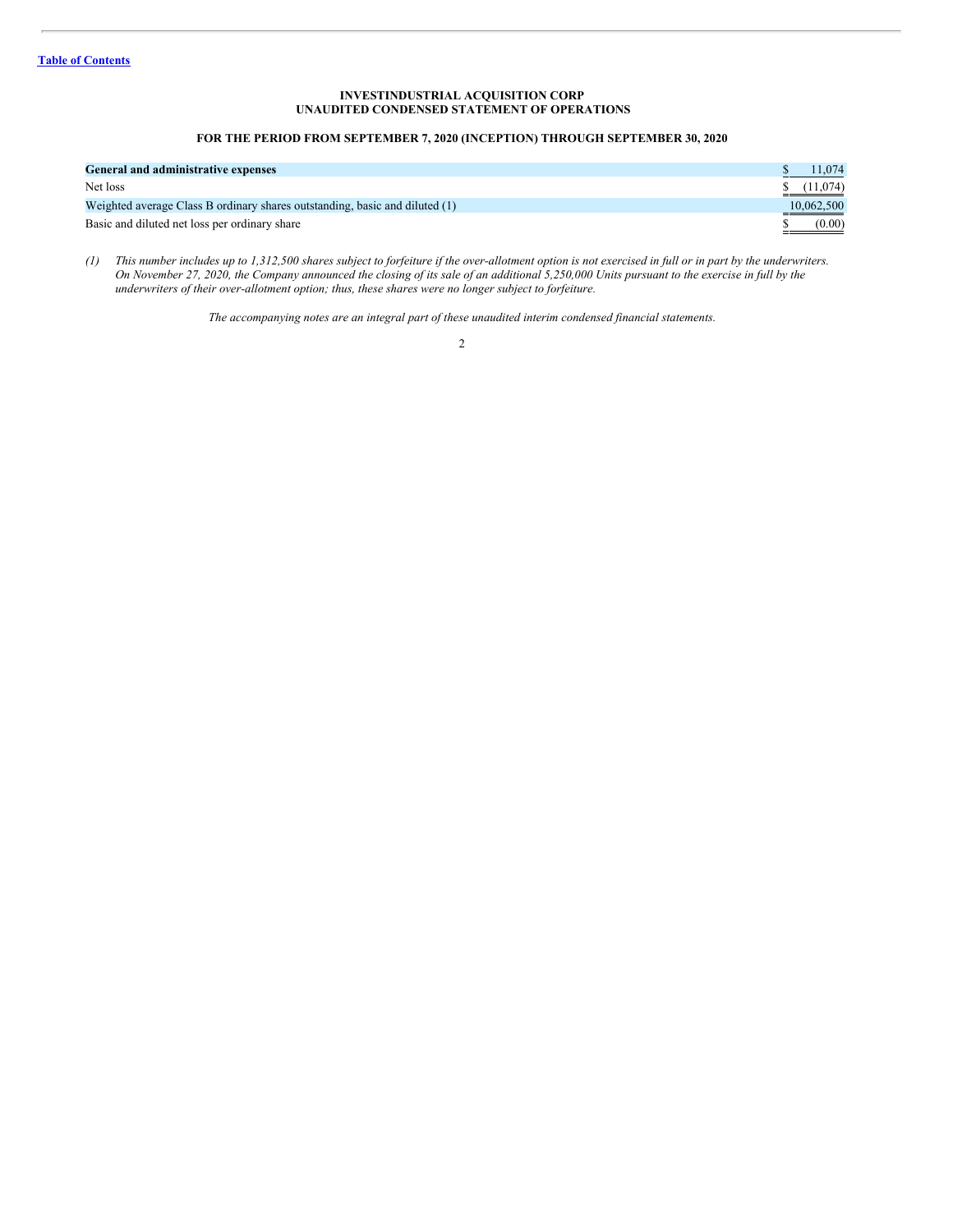# <span id="page-5-0"></span>**INVESTINDUSTRIAL ACQUISITION CORP UNAUDITED CONDENSED STATEMENT OF CHANGES IN SHAREHOLDER'S EQUITY**

# **FOR THE PERIOD FROM SEPTEMBER 7, 2020 (INCEPTION) THROUGH SEPTEMBER 30, 2020**

|                                                           |               |                          | <b>Ordinary Shares</b> |         | Additional<br>Paid-in | Accumulated | Total<br>Shareholders' |               |
|-----------------------------------------------------------|---------------|--------------------------|------------------------|---------|-----------------------|-------------|------------------------|---------------|
|                                                           |               | <b>Class A</b>           | Class B                |         | Capital               | Deficit     |                        | <b>Equity</b> |
|                                                           | <b>Shares</b> | Amount                   | <b>Shares</b>          | Amount  |                       |             |                        |               |
| Balance—September 7, 2020 (inception)                     |               | $\overline{\phantom{a}}$ |                        |         |                       |             |                        |               |
| <b>Issuance of Class B ordinary shares to Sponsor (1)</b> |               |                          | 10.062.500             | .006    | 23,994                |             |                        | 25,000        |
| <b>Net loss</b>                                           |               |                          |                        |         |                       | (11, 074)   |                        | (11, 074)     |
| <b>Balance-September 30, 2020</b>                         |               | $\overline{\phantom{a}}$ | 10.062.500             | \$1,006 | 23.994                | (11, 074)   |                        | 13,926        |

(1) This number includes up to 1,312,500 shares subject to forfeiture if the over-allotment option is not exercised in full or in part by the underwriters. On November 27, 2020, the Company announced the closing of its sale of an additional 5,250,000 Units pursuant to the exercise in full by the *underwriters of their over-allotment option; thus, these shares were no longer subject to forfeiture.*

*The accompanying notes are an integral part of these unaudited interim condensed financial statements.*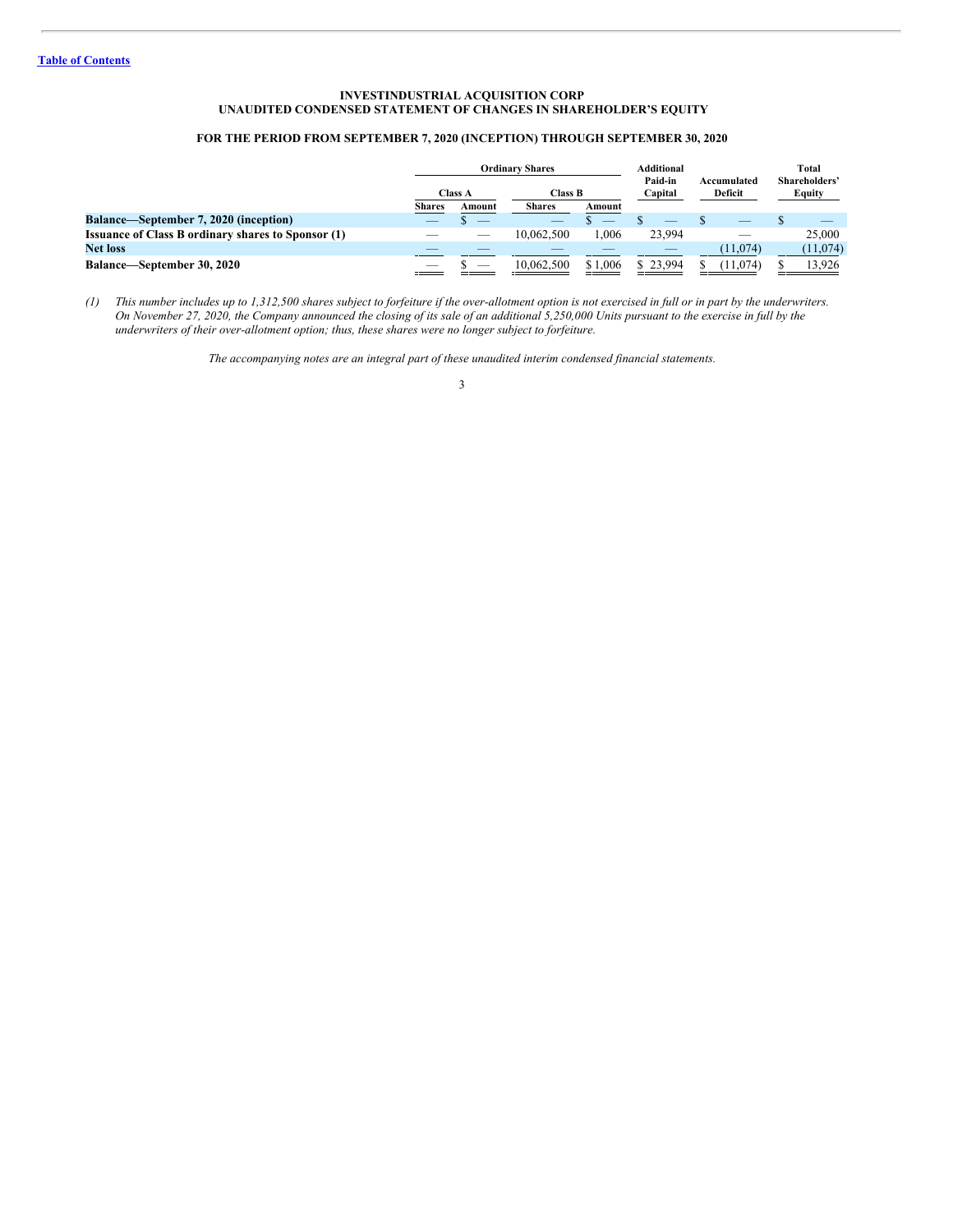# <span id="page-6-0"></span>**INVESTINDUSTRIAL ACQUISITION CORP UNAUDITED CONDENSED STATEMENT OF CASH FLOWS**

# **FOR THE PERIOD FROM SEPTEMBER 7, 2020 (INCEPTION) THROUGH SEPTEMBER 30, 2020**

| <b>Cash Flows from Operating Activities</b>                                                 |                          |
|---------------------------------------------------------------------------------------------|--------------------------|
| Net loss                                                                                    | \$(11,074)               |
| Adjustments to reconcile net loss to net cash used in operating activities:                 |                          |
| General and administrative expenses paid by related party under note payable                | 11,074                   |
| Net cash used in operating activities                                                       | $\overline{\phantom{0}}$ |
| Net change in cash                                                                          |                          |
| Cash—beginning of the period                                                                |                          |
| Cash—end of the period                                                                      |                          |
| Supplemental disclosure of noncash investing and financing activities:                      |                          |
| Deferred offering costs paid by Sponsor in exchange for issuance of Class B ordinary shares | \$25,000                 |
| Deferred offering costs included in accrued expenses                                        | \$294,140                |
| Deferred offering costs included in note payable                                            | \$60,875                 |

*The accompanying notes are an integral part of these unaudited interim condensed financial statements.* 4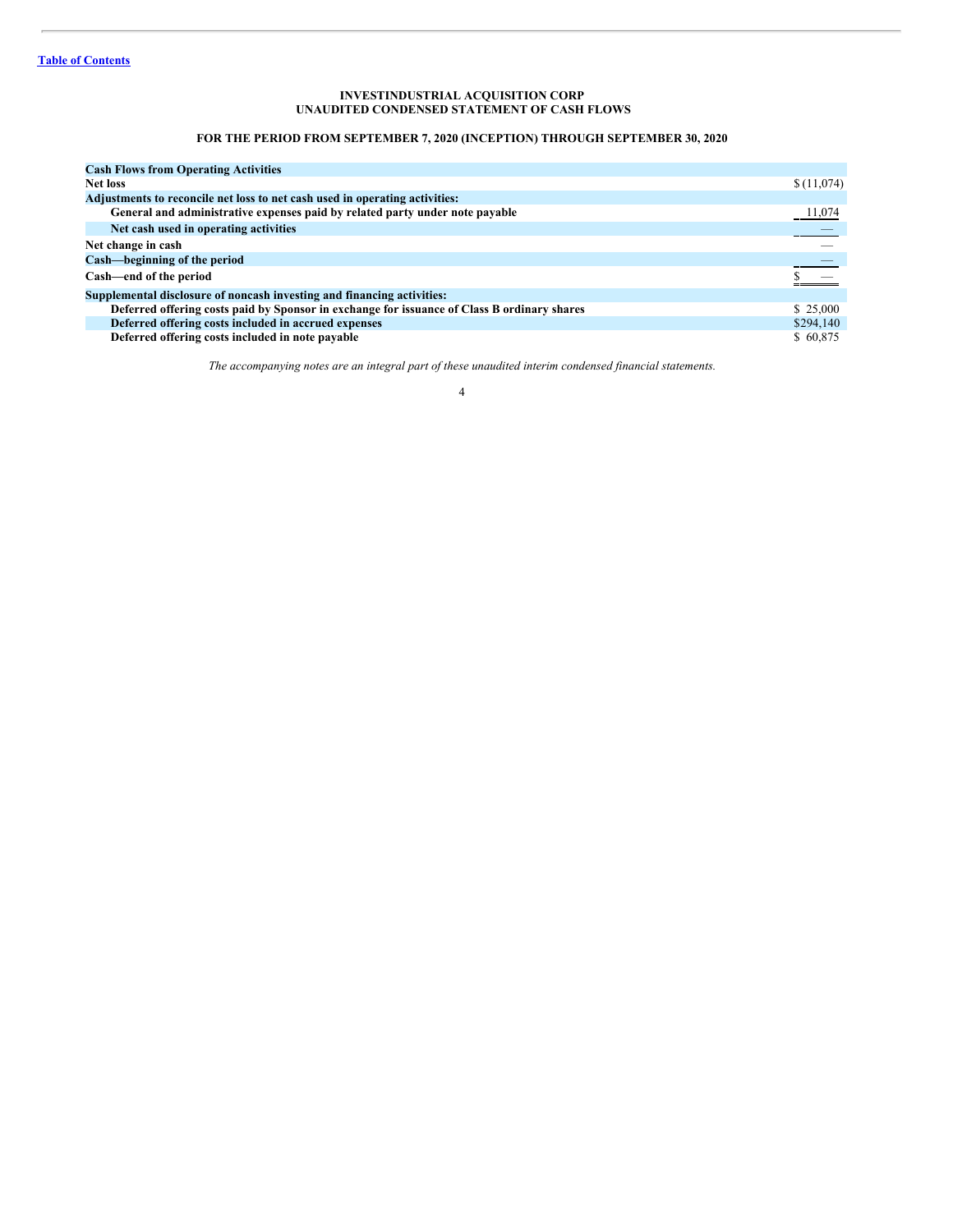#### <span id="page-7-0"></span>**Note 1 — Description of Organization and Business Operations**

Investindustrial Acquisition Corp. (the "Company") was incorporated as a Cayman Islands exempted company on September 7, 2020. The Company was formed for the purpose of effecting a merger, share exchange, asset acquisition, share purchase, reorganization or similar business combination with one or more businesses (the "Business Combination"). The Company is an emerging growth company and, as such, the Company is subject to all of the risks associated with emerging growth companies.

As of September 30, 2020, the Company had not commenced any operations. All activity for the period from September 7, 2020 (inception) through September 30, 2020 relates to the Company's formation and the preparation of its initial public offering (the "Initial Public Offering") described below. The Company will not generate any operating revenues until after the completion of its initial Business Combination, at the earliest. The Company will generate non-operating income in the form of interest income on cash and cash equivalents from the proceeds derived from the Initial Public Offering. The Company has selected December 31 as its fiscal year end.

The Company's sponsor is Investindustrial Acquisition Corp. L.P, a limited partnership incorporated in England and Wales (the "Sponsor"). The registration statement for the Company's Initial Public Offering was declared effective on November 18, 2020. On November 23, 2020, the Company consummated its Initial Public Offering of 35,000,000 units (each, a "Unit" and collectively, the "Units" and, with respect to the Class A ordinary shares included in the Units, the "Public Shares") at an offering price of \$10.00 per Unit, generating gross proceeds of \$350.0 million, and incurring offering costs of approximately \$20.2 million, inclusive of approximately \$12.3 million in deferred underwriting commissions (Note 5). The Company granted the underwriters of the Initial Public Offering (the "Underwriters") a 45-day option from the date of the final prospectus relating to the Initial Public Offering to purchase up to 5,250,000 additional Units to cover over-allotments (the "Over-Allotment Option"), if any, at \$10.00 per Unit. On November 24, 2020, the Underwriters fully exercised the Over-Allotment Option to purchase an additional 5,250,000 Units (the "Over-Allotment Units"). On November 27, 2020, the Company completed the sale of the Over-Allotment Units to Underwriters (the "Over-Allotment"), generating gross proceeds of \$52.5 million, and incurred additional offering costs of approximately \$2.9 million in underwriting fees (inclusive of approximately \$1.8 million in deferred underwriting commissions) (Note 6).

Simultaneously with the closing of the Initial Public Offering, the Company completed a private placement (the "Private Placement") of 6,000,000 warrants (each, a "Private Placement Warrant" and collectively, the "Private Placement Warrants") at a price of \$1.50 per Private Placement Warrant to the Sponsor, generating proceeds of \$9.0 million. Simultaneously with the closing of the Over-Allotment Units, on November 27, 2020, the Company consummated a second private placement (the "Second Private Placement"), resulting in the purchase of an aggregate of an additional 700,000 Private Placement Warrants by the Sponsor, generating gross proceeds to the Company of approximately \$1.1 million.

Upon the closing of the Initial Public Offering and the Private Placement, an aggregate of \$350.0 million (\$10.00 per Unit), consisting of \$343.0 million of net proceeds of the Initial Public Offering and \$7.0 million of the gross proceeds of the Private Placement, was placed in a trust account ("Trust Account"), located in the United States at J.P. Morgan Chase Bank, N.A., with Continental Stock Transfer & Trust Company acting as trustee, and are invested only in U.S. government securities, within the meaning set forth in Section 2(a)(16) of the Investment Company Act, with a maturity of 185 days or less or in money market fund meeting the conditions of paragraphs (d)(1), (d)(2), (d)(3) and (d)(4) of Rule 2a-7 of the Investment Company Act, as determined by the Company, until the earlier of: (i) the completion of a Business Combination and (ii) the distribution of the Trust Account as described below. Upon closing of the Over-Allotment and the Second Private Placement, an aggregate of \$52.5 million (\$10.00 per Unit) was placed in the Trust Account, for a total of \$402.5 million deposited in the Trust Account.

The Company's management has broad discretion with respect to the specific application of the net proceeds of the Initial Public Offering and the sale of Private Placement Warrants, although substantially all of the net proceeds are intended to be applied generally toward consummating a Business Combination. There is no assurance that the Company will be able to complete a Business Combination successfully. The Company must complete one or more initial Business Combinations having an aggregate fair market value of at least 80% of the net assets held in the Trust Account (as defined below) (excluding the amount of deferred underwriting commissions and taxes payable on the interest earned on the Trust Account) at the time of the signing of the agreement to enter into the initial Business Combination. However, the Company will only complete a Business Combination if the post-transaction company owns or acquires 50% or more of the outstanding voting securities of the target or otherwise acquires a controlling interest in the target sufficient for it not to be required to register as an investment company under the Investment Company Act of 1940, as amended (the "Investment Company Act").

The Company will provide the holders (the "Public Shareholders") of Public Shares, with the opportunity to redeem all or a portion of their Public Shares upon the completion of a Business Combination either (i) in connection with a shareholder meeting called to approve the Business Combination or (ii) by means of a tender offer. The decision as to whether the Company will seek shareholder approval of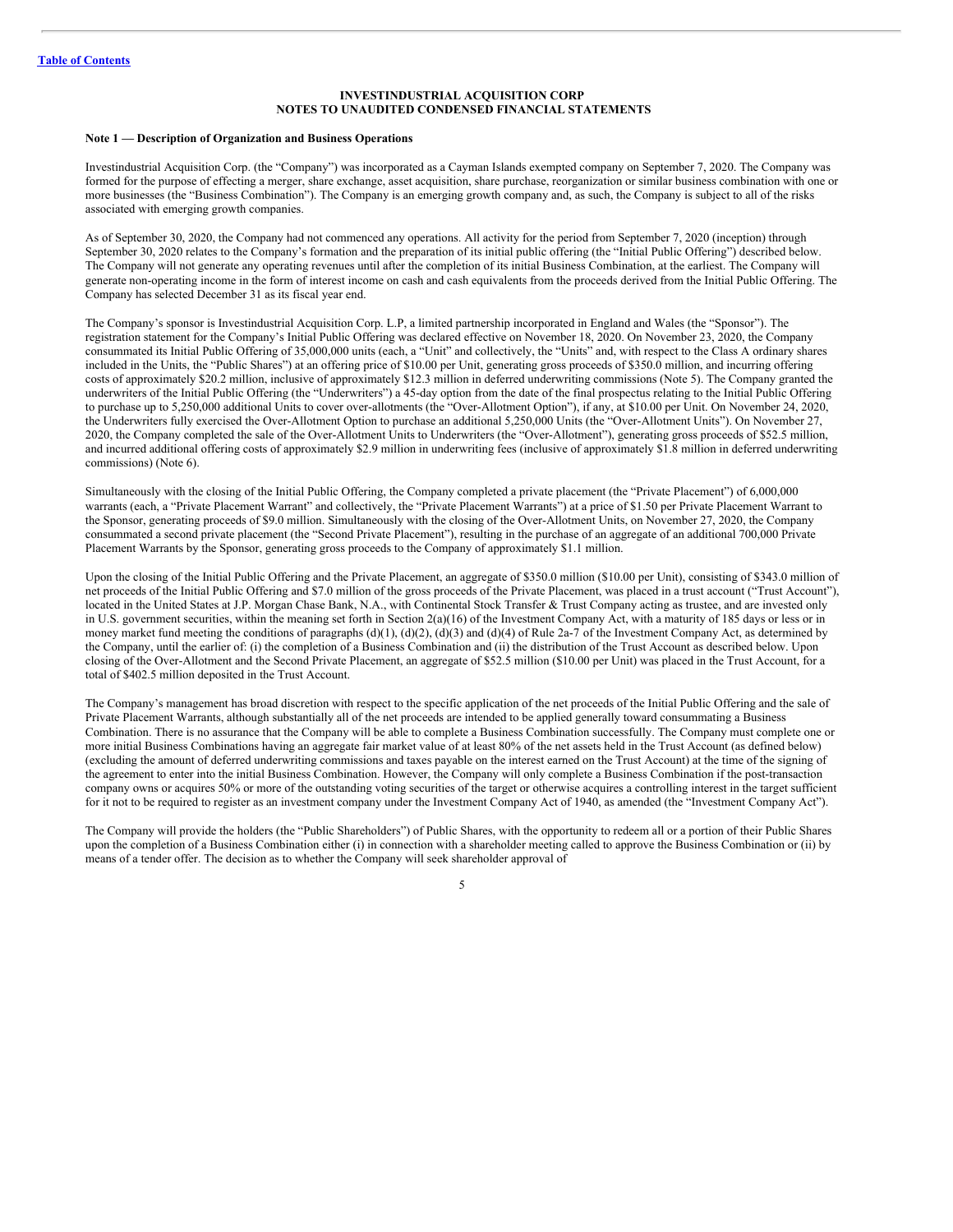a Business Combination or conduct a tender offer will be made by the Company, solely in its discretion. The Public Shareholders will be entitled to redeem their Public Shares for a pro rata portion of the amount then in the Trust Account (initially anticipated to be \$10.00 per Public Share, plus any pro rata interest earned on the funds held in the Trust Account and not previously released to the Company to pay income taxes). The per-share amount to be distributed to Public Shareholders who redeem their Public Shares will not be reduced by the deferred underwriting commissions the Company will pay to the Underwriters (as discussed in Note 5).

These Public Shares will be classified as temporary equity upon the completion of the Initial Public Offering in accordance with the Financial Accounting Standards Board's ("FASB") Accounting Standards Codification ("ASC") Topic 480 "Distinguishing Liabilities from Equity." In such case, the Company will proceed with a Business Combination if the Company has net tangible assets of at least \$5,000,001 upon such consummation of a Business Combination and, only if a majority of the ordinary shares, represented in person or by proxy and entitled to vote thereon, voted at a shareholder meeting are voted in favor of the Business Combination. If a shareholder vote is not required by law and the Company does not decide to hold a shareholder vote for business or other reasons, the Company will, pursuant to the amended and restated memorandum and articles of association which the Company will adopt upon the consummation of the Initial Public Offering (the "Amended and Restated Memorandum and Articles of Association"), conduct the redemptions pursuant to the tender offer rules of the U.S. Securities and Exchange Commission ("SEC") and file tender offer documents with the SEC prior to completing a Business Combination. If, however, shareholder approval of the transactions is required by law, or the Company decides to obtain shareholder approval for business or other reasons, the Company will offer to redeem shares in conjunction with a proxy solicitation pursuant to the proxy rules and not pursuant to the tender offer rules. Additionally, each Public Shareholder may elect to redeem their Public Shares irrespective of whether they vote for or against the proposed transaction or vote at all. If the Company seeks shareholder approval in connection with a Business Combination, the initial shareholders (as defined below) have agreed to vote their Founder Shares (as defined below in Note 4) and any Public Shares purchased during or after the Initial Public Offering in favor of a Business Combination. In addition, the initial shareholders have agreed to waive their redemption rights with respect to their Founder Shares, Private Placement Warrants and Public Shares in connection with the completion of a Business Combination.

Notwithstanding the foregoing, if the Company seeks shareholder approval of its Business Combination and does not conduct redemptions in connection with its Business Combination pursuant to the tender offer rules, the Amended and Restated Memorandum and Articles of Association will provide that a Public Shareholder, together with any affiliate of such shareholder or any other person with whom such shareholder is acting in concert or as a "group" (as defined under Section 13 of the Securities Exchange Act of 1934, as amended (the "Exchange Act")), will be restricted from redeeming its shares with respect to more than an aggregate of 15% of the Class A ordinary shares sold in the Initial Public Offering, without the prior consent of the Company.

The Company's Sponsor, officers and directors (the "initial shareholders") have agreed not to propose an amendment to the Amended and Restated Memorandum and Articles of Association (a) that would modify the substance or timing of the Company's obligation to provide holders of its Public Shares the right to have their shares redeemed in connection with a Business Combination or to redeem 100% of the Company's Public Shares if the Company does not complete its Business Combination within 24 months from the closing of the Initial Public Offering, or November 23, 2022 (the "Combination Period") or with respect to any other provision relating to the rights of Public Shareholders, unless the Company provides the Public Shareholders with the opportunity to redeem their Class A ordinary shares in conjunction with any such amendment.

If the Company has not completed a Business Combination within the Combination Period, the Company will (i) cease all operations except for the purpose of winding up; (ii) as promptly as reasonably possible but not more than ten business days thereafter, redeem the Public Shares, at a per-share price, payable in cash, equal to the aggregate amount then on deposit in the Trust Account, including interest earned on the funds held in the Trust Account and not previously released to the Company to pay for its income taxes, if any (less up to \$100,000 of interest to pay dissolution expenses), divided by the number of the then-outstanding Public Shares, which redemption will completely extinguish Public Shareholders' rights as shareholders (including the right to receive further liquidation distributions, if any); and (iii) as promptly as reasonably possible following such redemption, subject to the approval of the Company's remaining shareholders and its board of directors, liquidate and dissolve, subject in the case of clauses (ii) and (iii) to the Company's obligations under Cayman Islands law to provide for claims of creditors and the requirements of other applicable law.

The initial shareholders have agreed to waive their liquidation rights with respect to the Founder Shares and Private Placement Warrants held by them if the Company fails to complete a Business Combination within the Combination Period. However, if the initial shareholders acquire Public Shares in or after the Initial Public Offering, they will be entitled to liquidating distributions from the Trust Account with respect to such Public Shares if the Company fails to complete a Business Combination within the Combination Period. The Underwriters have agreed to waive their rights to their deferred underwriting commission (see Note 5) held in the Trust Account in the event the Company does not complete a Business Combination within the Combination Period and, in such event, such amounts will be included with the other funds held in the Trust Account that will be available to fund the redemption of the Public Shares. In the event of such distribution, it is possible that the per share value of the assets remaining available for distribution (including Trust Account assets) will be only \$10.00 per share initially held in the Trust Account. In order to protect the amounts held in the Trust Account, the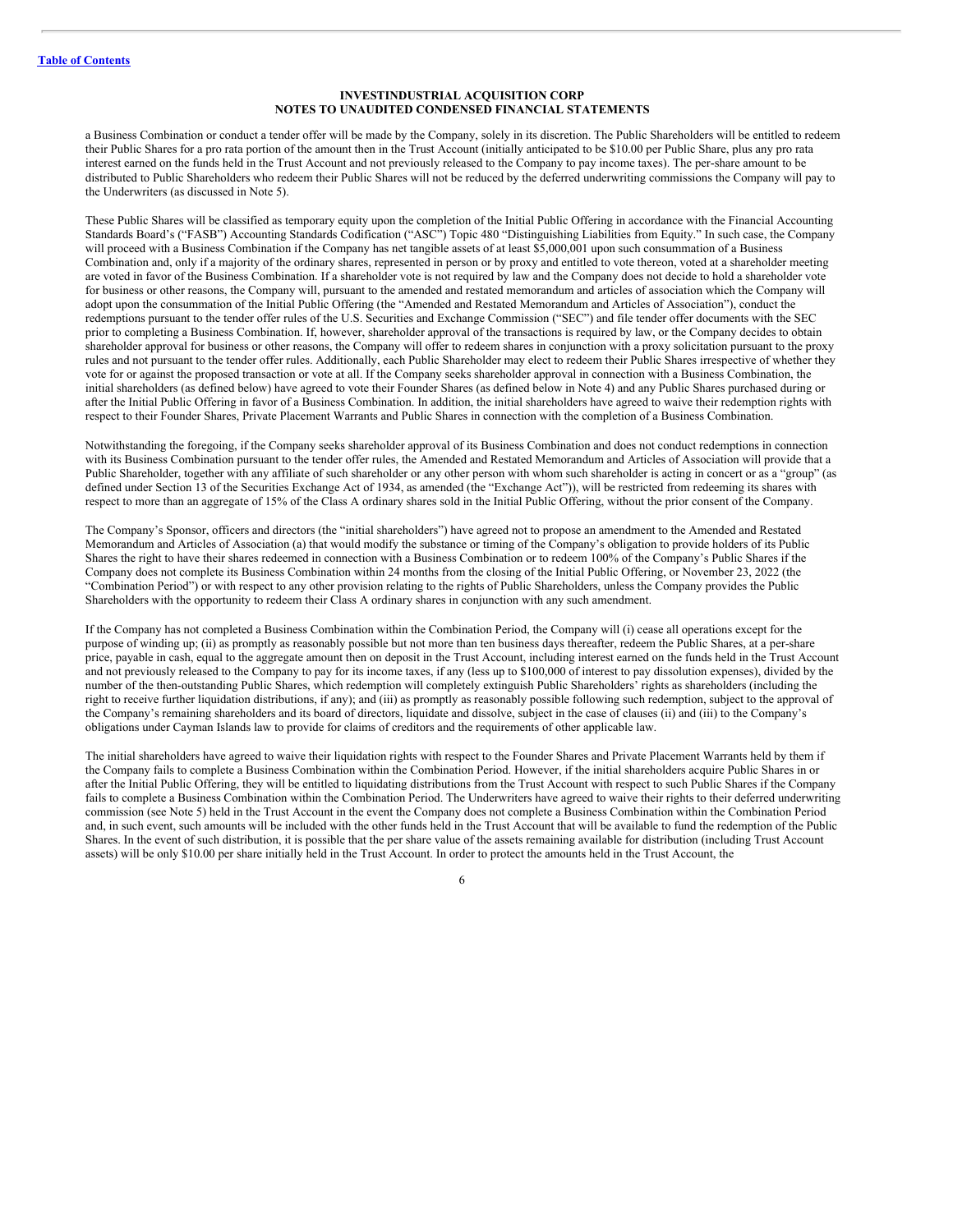Sponsor has agreed to be liable to the Company if and to the extent any claims by a third party for services rendered or products sold to the Company, or a prospective target business with which the Company has discussed entering into a transaction agreement, reduce the amount of funds in the Trust Account to below the lesser of (i) \$10.00 per Public Share and (ii) the actual amount per Public Share held in the Trust Account as of the date of the liquidation of the Trust Account if less than \$10.00 per Public Share due to reductions in the value of the trust assets. This liability will not apply with respect to any claims by a third party who executed a waiver of any right, title, interest or claim of any kind in or to any monies held in the Trust Account or to any claims under the Company's indemnity of the Underwriters of the Initial Public Offering against certain liabilities, including liabilities under the Securities Act of 1933, as amended (the "Securities Act").

Moreover, in the event that an executed waiver is deemed to be unenforceable against a third party, the Sponsor will not be responsible to the extent of any liability for such third-party claims. The Company will seek to reduce the possibility that the Sponsor will have to indemnify the Trust Account due to claims of creditors by endeavoring to have all vendors, service providers (excluding the Company's independent registered public accounting firm), prospective target businesses or other entities with which the Company does business, execute agreements with the Company waiving any right, title, interest or claim of any kind in or to monies held in the Trust Account.

# *Liquidity and Capital Resources*

As of September 30, 2020, the Company had no cash and working capital deficit of approximately \$341,000.

The Company's liquidity needs up to September 30, 2020 had been satisfied through the receipt of \$25,000 from the Sponsor to cover certain expenses on the Company's behalf in exchange for the issuance of the Founder Shares (as defined below), and a loan of approximately \$61,000 pursuant to the Note issued to the Sponsor (Note 4). Subsequent to September 30, 2020, the Company's liquidity needs had been satisfied with an additional loan of approximately \$66,000 from the Sponsor, for a total amount of approximately \$127,000 under the Note, and the proceeds from the consummation of the Private Placement not held in the Trust Account. The Company repaid the Note in full on December 11, 2020. In addition, in order to finance transaction costs in connection with a Business Combination, the Sponsor may, but is not obligated to, provide the Company Working Capital Loans (see Note 4). The Company has no borrowings outstanding under Working Capital Loans to date.

Based on the foregoing, management believes that the Company will have sufficient working capital and borrowing capacity to meet its needs through the earlier of the consummation of a Business Combination or one year from this filing. Over this time period, the Company will be using these funds for paying existing accounts payable, identifying and evaluating prospective initial Business Combination candidates, performing due diligence on prospective target businesses, paying for travel expenditures, selecting the target business to merge with or acquire, and structuring, negotiating and consummating the Business Combination.

Management continues to evaluate the impact of theCOVID-19 pandemic and has concluded that the specific impact is not readily determinable as of the date of the unaudited condensed financial statements were available to be issued. The unaudited condensed financial statements do not include any adjustments that might result from the outcome of this uncertainty.

#### **Note 2 — Summary of Significant Accounting Policies**

# *Basis of Presentation*

The accompanying unaudited condensed financial statements are presented in U.S. dollars in conformity with accounting principles generally accepted in the United States of America ("GAAP") for financial information and pursuant to the rules and regulations of the SEC. Accordingly, they do not include all of the information and footnotes required by GAAP. In the opinion of management, the unaudited condensed financial statements reflect all adjustments, which include only normal recurring adjustments necessary for the fair statement of the balances and results for the periods presented. Operating results for the period from September 7, 2020 (inception) through September 30, 2020 are not necessarily indicative of the results that may be expected through December 31, 2020.

The accompanying unaudited condensed financial statements should be read in conjunction with the audited financial statements and notes thereto included in the Form 8-K and the final prospectus filed by the Company with the SEC on November 23, 2020 and November 20, 2020, respectively.

# *Emerging Growth Company*

The Company is an "emerging growth company," as defined in Section 2(a) of the Securities Act, as modified by the Jumpstart Our Business Startups Act of 2012 (the "JOBS Act"), and it may take advantage of certain exemptions from various reporting requirements that are applicable to other public companies that are not emerging growth companies including, but not limited to, not being required to comply with the auditor attestation requirements of Section 404 of the Sarbanes-Oxley Act of 2002, reduced disclosure obligations regarding executive compensation in its periodic reports and proxy statements, and exemptions from the requirements of holding a nonbinding advisory vote on executive compensation and shareholder approval of any golden parachute payments not previously approved.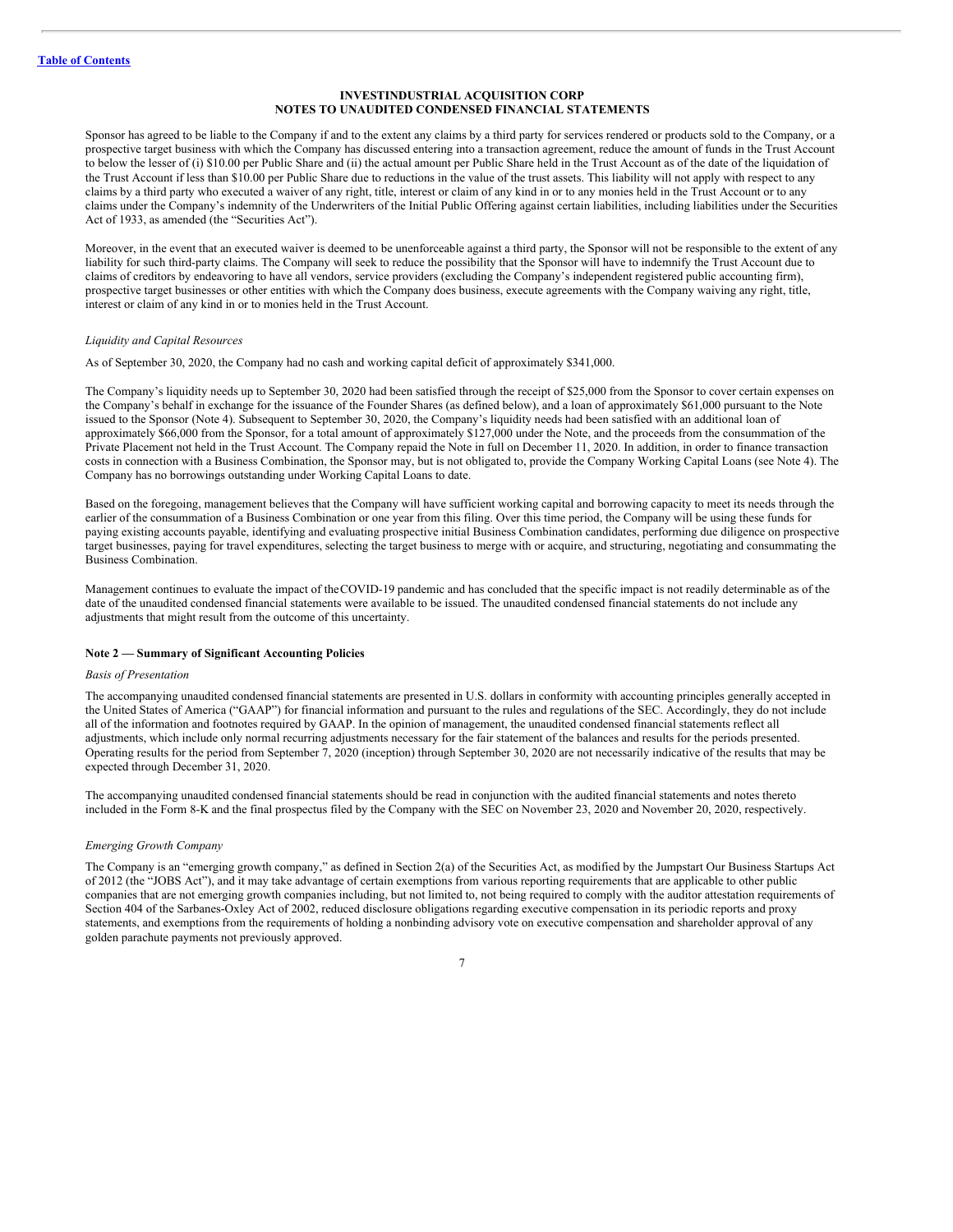Further, Section 102(b)(1) of the Jumpstart Our Business Startups Act of 2012 (the "JOBS Act") exempts emerging growth companies from being required to comply with new or revised financial accounting standards until private companies (that is, those that have not had a Securities Act registration statement declared effective or do not have a class of securities registered under the Exchange Act) are required to comply with the new or revised financial accounting standards. The JOBS Act provides that an emerging growth company can elect to opt out of the extended transition period and comply with the requirements that apply to non-emerging growth companies but any such an election to opt out is irrevocable. The Company has elected not to opt out of such extended transition period, which means that when a standard is issued or revised and it has different application dates for public or private companies, the Company, as an emerging growth company, can adopt the new or revised standard at the time private companies adopt the new or revised standard. This may make comparison of the Company's unaudited condensed financial statements with another public company that is neither an emerging growth company nor an emerging growth company that has opted out of using the extended transition period difficult or impossible because of the potential differences in accounting standards used.

#### *Use of Estimates*

The preparation of the unaudited condensed financial statements in conformity with U.S. GAAP requires the Company's management to make estimates and assumptions that affect the reported amounts of assets and liabilities and disclosure of contingent assets and liabilities at the date of the unaudited condensed financial statements and the reported amounts of expenses during the reporting period. Actual results could differ from those estimates.

# *Cash and Cash Equivalents*

The Company considers all short-term investments with an original maturity of three months or less when purchased to be cash equivalents. The Company had no cash or cash equivalents as of September 30, 2020.

# *Concentration of Credit Risk*

Financial instruments that potentially subject the Company to concentrations of credit risk consist of cash accounts in a financial institution, which, at times, may exceed the Federal Depository Insurance Coverage of \$250,000. The Company has not experienced losses on these accounts and management believes the Company is not exposed to significant risks on such accounts.

# *Financial Instruments*

The fair value of the Company's assets and liabilities, which qualify as financial instruments under the FASB ASC 820, "Fair Value Measurements and Disclosures," approximates the carrying amounts represented in the unaudited condensed balance sheet.

# *Net Loss Per Ordinary Share*

The Company complies with accounting and disclosure requirements of FASB ASC Topic 260, "Earnings Per Share." Net loss per ordinary share is computed by dividing net loss by the weighted average number of ordinary shares outstanding during the period. At September 30, 2020, the Company did not have any dilutive securities and other contracts that could, potentially, be exercised or converted into ordinary shares and then share in the earnings of the Company. As a result, diluted loss per share is the same as basic loss per share for the period presented.

#### *Deferred Of ering Costs Associated with the Initial Public Of ering*

Deferred offering costs consist of legal, accounting, underwriting fees and other costs incurred through the balance sheet date that were directly related to the Initial Public Offering and that were charged to shareholder's equity upon the completion of the Initial Public Offering in November 2020.

# *Income Taxes*

FASB ASC 740 prescribes a recognition threshold and a measurement attribute for the financial statement recognition and measurement of tax positions taken or expected to be taken in a tax return. For those benefits to be recognized, a tax position must be more likely than not to be sustained upon examination by taxing authorities. There were no unrecognized tax benefits as of September 30, 2020. The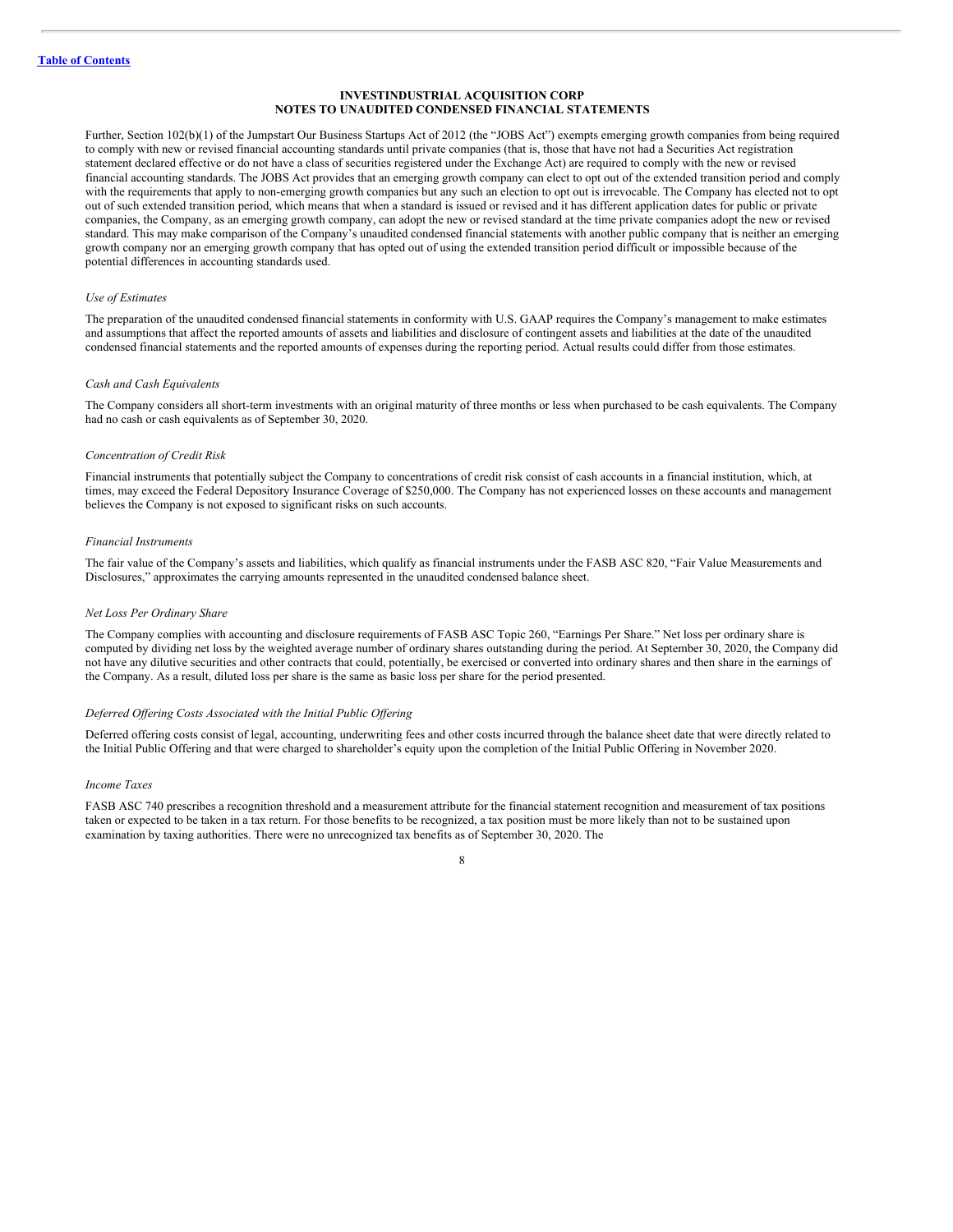Company's management determined that the Cayman Islands and the United Kingdom are the Company's only major tax jurisdictions. The Company recognizes accrued interest and penalties related to unrecognized tax benefits as income tax expense. No amounts were accrued for the payment of interest and penalties for the period from September 7, 2020 (inception) through September 30, 2020. The Company is currently not aware of any issues under review that could result in significant payments, accruals or material deviation from its position. The Company's management does not expect that the total amount of unrecognized tax benefits will materially change over the next twelve months.

The Company is subject to income tax examinations by major taxing authorities since inception. There is currently no taxation imposed on income by the Government of the Cayman Islands. In accordance with Cayman income tax regulations, income taxes are not levied on the Company. However, it is currently management's intention to conduct the affairs of the Company so that the central management and control of the Company is exercised in the United Kingdom and that accordingly the Company will be treated as tax resident in the United Kingdom. Income tax is imposed on taxable profits by the Government of the United Kingdom. In accordance with United Kingdom taxation law, income taxes are levied on the Company's profits at the rate of 19%. Management has determined that expenses incurred through September 30, 2020 are not deductible in the United Kingdom and therefore there is no provision for income taxes for the period from September 7, 2020 (inception) through September 30, 2020.

#### *Recent Accounting Pronouncements*

Management does not believe that any recently issued, but not yet effective, accounting standards if currently adopted would have a material effect on the accompanying unaudited condensed financial statements.

# **Note 3 — Initial Public Offering**

On November 23, 2020, the Company consummated its Initial Public Offering of 35,000,000 Units, at an offering price of \$10.00 per Unit, generating gross proceeds of \$350.0 million, and incurring offering costs of approximately \$20.2 million, inclusive of approximately \$12.3 million in deferred underwriting commissions. On November 24, 2020, the Underwriters fully exercised the Over-Allotment Option to purchase an additional 5,250,000 Units. On November 27, 2020, the Company completed the sale of the Over-Allotment Units to the Underwriters, generating gross proceeds of approximately \$52.5 million, and incurring additional offering costs of approximately \$2.9 million in underwriting fees (inclusive of approximately \$1.8 million in deferred underwriting commissions).

Each Unit consists of one Class A ordinary shareand one-third of one redeemable warrant. Each whole warrant entitles the holder to purchase one Class A ordinary share at a price of \$11.50 per share, subject to adjustment (see Note 6).

# **Note 4 — Related Party Transactions**

# *Founder Shares*

On September 10, 2020, the Sponsor paid \$25,000 to cover certain costs of the Company in consideration of 10,062,500 Class B ordinary shares, par value \$0.0001, (the "Founder Shares"). On November 18, 2020, the Sponsor transferred an aggregate of 125,000 Founder Shares to the Company's independent directors. The Sponsor has agreed to forfeit up to 1,312,500 Founder Shares to the extent that the Over-Allotment Option is not exercised in full by the underwriters, so that the Founder Shares will represent 20% of the Company's issued and outstanding ordinary shares (excluding the Private Placement Warrants) after the Initial Public Offering. On November 24, 2020, the Underwriters fully exercised the Over-Allotment Option to purchase the Over-Allotment Units and on November 27, 2020, the Company completed the sale of the Over-Allotment Units to Underwriters in full; thus, these 1,312,500 Class B ordinary shares are no longer subject to forfeiture.

The initial shareholders agreed, subject to limited exceptions, not to transfer, assign or sell any of their Founder Shares until the earlier to occur of: (A) one year after the completion of the initial Business Combination and (B) subsequent to the initial Business Combination, (x) if the closing price of the Company's Class A ordinary shares equals or exceeds \$12.00 per share (as adjusted for share splits, share capitalizations, reorganizations, recapitalizations and the like) for any 20 trading days within any 30-trading day period commencing at least 150 days after the initial Business Combination, or (y) the date on which the Company completes a liquidation, merger, share exchange, reorganization or other similar transaction that results in all of the Public Shareholders having the right to exchange their Class A ordinary shares for cash, securities or other property.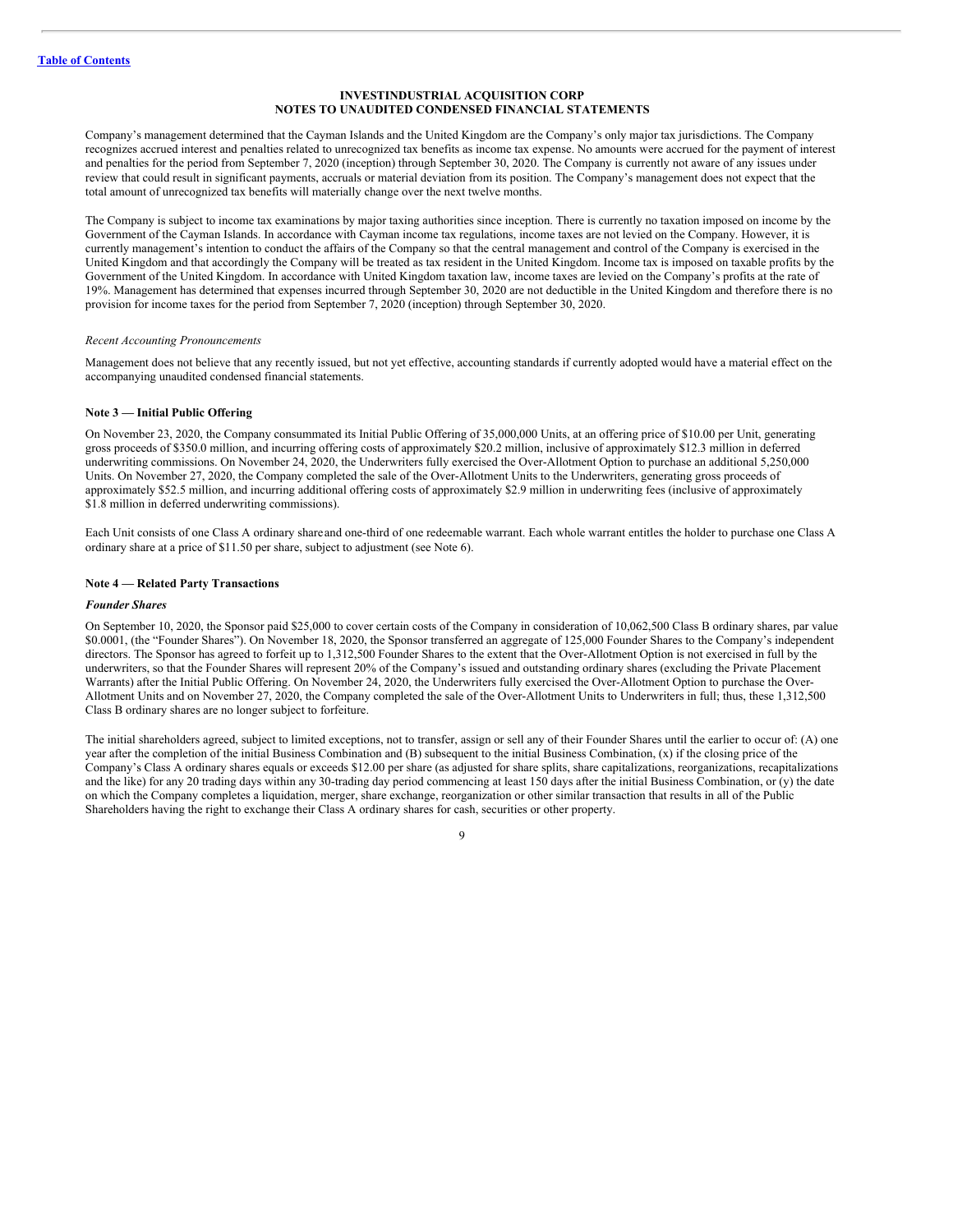# *Private Placement Warrants*

Simultaneously with the closing of the Initial Public Offering, the Company consummated the Private Placement of 6,000,000 Private Placement Warrants, each exercisable to purchase one Class A ordinary share at \$11.50 per share, at a price of \$1.50 per Private Placement Warrant, generating gross proceeds to the Company of approximately \$9.0 million. A portion of the proceeds from the Private Placement Warrants was added to the proceeds from the Initial Public Offering held in the Trust Account. In connection with the underwriter's full exercise of its Over-Allotment Option, the Company also consummated the sale of an additional 700,000 Private Placement Warrants at \$1.50 per warrant, generating total proceeds of approximately \$1.1 million (see Note 6).

The Sponsor and the Company's officers and directors agreed, subject to limited exceptions, not to transfer, assign or sell any of their Private Placement Shares until 30 days after the completion of the initial Business Combination.

#### *Related Party Loans*

On September 10, 2020, the Sponsor agreed to loan the Company an aggregate of up to \$300,000 to cover expenses related to the Initial Public Offering pursuant to a promissory note (the "Note"). This loan is non-interest bearing and payable upon the earlier of March 31, 2021, or the completion of the Initial Public Offering. As of September 30, 2020, the Company had borrowed approximately \$61,000 under the Note. Subsequent to September 30, 2020, the Company's liquidity needs had been satisfied with an additional loan of approximately \$66,000 from the Sponsor, for a total amount of approximately \$127,000 under the Note. The Company repaid the Note in full on December 11, 2020.

In addition, in order to finance transaction costs in connection with a Business Combination, the Sponsor or an affiliate of the Sponsor, or certain of the Company's officers and directors may, but are not obligated to, loan the Company funds as may be required ("Working Capital Loans"). If the Company completes a Business Combination, the Company may repay the Working Capital Loans out of the proceeds of the Trust Account released to the Company. Otherwise, the Working Capital Loans may be repaid only out of funds held outside the Trust Account. In the event that a Business Combination does not close, the Company may use a portion of the proceeds held outside the Trust Account to repay the Working Capital Loans but no proceeds held in the Trust Account would be used to repay the Working Capital Loans. Except for the foregoing, the terms of such Working Capital Loans, if any, have not been determined and no written agreements exist with respect to such loans. The Working Capital Loans would either be repaid upon consummation of a Business Combination, without interest, or, at the lender's discretion, up to \$1.5 million of such Working Capital Loans may be convertible into shares of the post Business Combination entity at a price of \$1.50 per warrant. Such warrants would be identical to the Private Placement Warrants. The Company has no borrowings outstanding under this agreement to date.

## *Administrative Support Agreement*

Commencing on the date that the Company's securities were first listed on the New York Stock Exchange through the earlier of consummation of the initial Business Combination and the Company's liquidation, the Company began to reimburse the Sponsor for office space, secretarial and administrative services provided to the Company in the amount of \$10,000 per month. Upon completion of the initial Business Combination or the Company's liquidation, the Company will cease paying these monthly fees.

#### *Forward Purchase Arrangement*

On November 18, 2020, the Company entered into a forward purchase agreement with an affiliate of the Sponsor, pursuant to which such affiliate has committed to purchase up to 25,000,000 of the Company's Class A ordinary shares for \$10 per share, or an aggregate amount of up to \$250 million, in a private placement that would occur concurrently with the consummation of the initial Business Combination. To the extent that the amounts available from the Trust Account and other financings are sufficient to satisfy the cash requirements related to consummation of the initial Business Combination, the Sponsor's affiliate may, in its discretion, purchase less than 25,000,000 of the Company's Class A ordinary shares. Furthermore, the Company is not under any obligation to sell any such shares.

# **Note 5 — Commitments and Contingencies**

#### *Registration Rights*

The holders of Founder Shares, Private Placement Warrants and warrants that may be issued upon conversion of working capital loans, if any, and any Class A ordinary shares issuable upon the exercise of the Private Placement Warrants and warrants that may be issued upon conversion of the Working Capital Loans are entitled to registration rights pursuant to a registration and shareholder rights agreement. The holders of these securities are entitled to make up to three demands, excluding short form demands, that the Company registers such securities. In addition, the holders have certain "piggy-back" registration rights with respect to registration statements filed subsequent to the Company's completion of its Business Combination. However, the registration and shareholder rights agreement provides that the Company will not permit any registration statement filed under the Securities Act to become effective until termination of the applicable lock-up period, which occurs (i) in the case of the Founder Shares, in accordance with the letter agreement the Company's initial shareholders entered into and (ii) in the case of the Private Placement Warrants, 30 days after the completion of the Company's Business Combination. The Company will bear the expenses incurred in connection with the filing of any such registration statements.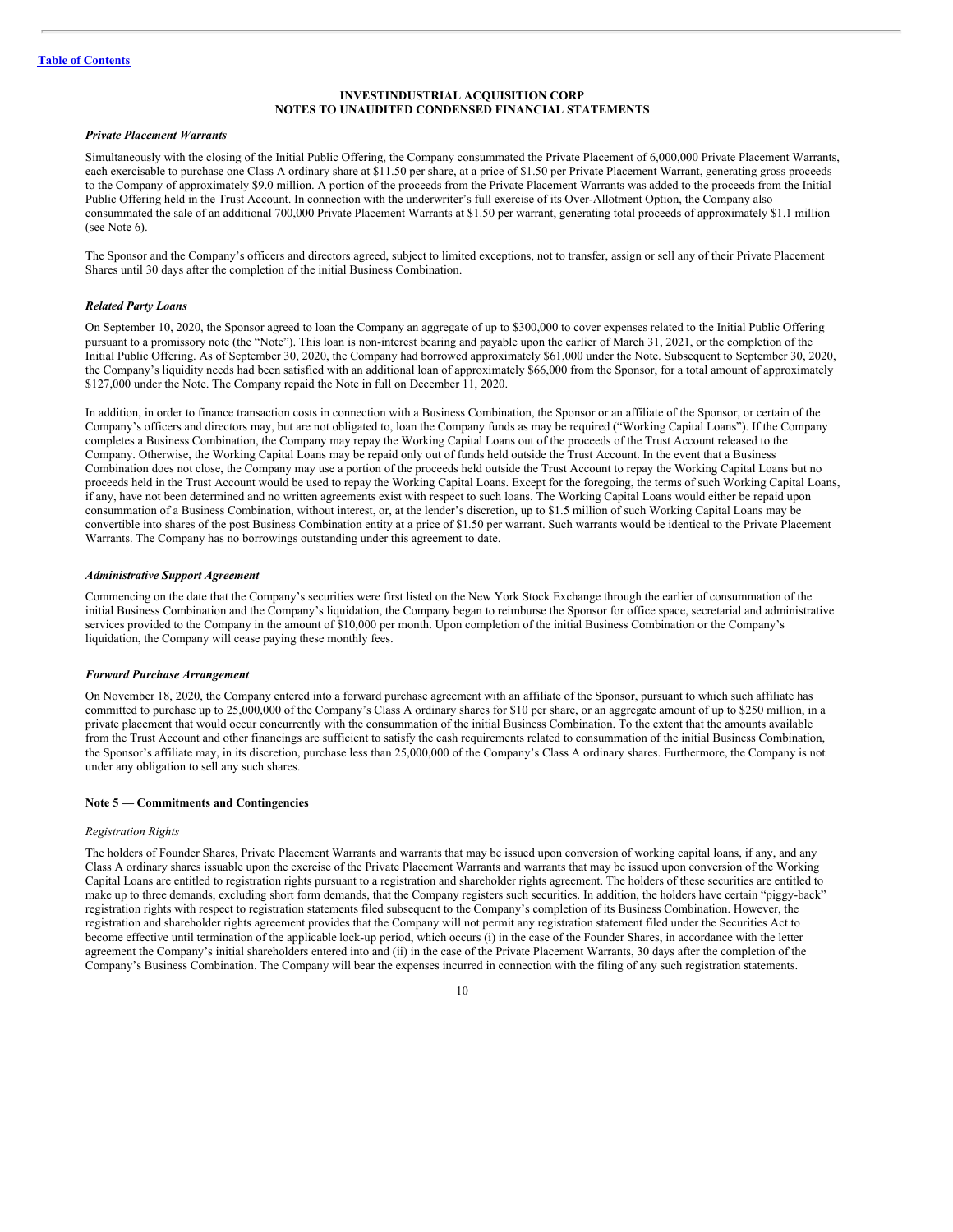### *Underwriting Agreement*

The Company granted the Underwriters a 45-day option from the final prospectus relating to the Initial Public Offering to purchase up to 5,250,000 additional Public Shares to cover over-allotments, at the Initial Public Offering price less the underwriting discounts and commissions. On November 24, 2020, the Underwriters fully exercised the over-allotment option to purchase the Over-Allotment Units and on November 27, 2020, the Company completed the sale of the Over-Allotment Units to Underwriters.

The Underwriters were entitled to an underwriting discount of \$0.20 per Unit, or approximately \$7.0 million in the aggregate, paid upon the closing of the Initial Public Offering. In addition, \$0.35 per Unit, or approximately \$12.3 million in the aggregate will be payable to the Underwriters for deferred underwriting commissions. The deferred fee will become payable to the Underwriters from the amounts held in the Trust Account solely in the event that the Company completes a Business Combination, subject to the terms of the underwriting agreement.

# **Note 6 — Shareholders' Equity**

*Preference Shares—*The Company is authorized to issue 5,000,000 preference shares with a par value of \$0.0001 per share and with such designations, voting and other rights and preferences as may be determined from time to time by the Company's board of directors. As of September 30, 2020, there were no preference shares issued or outstanding.

*Class A Ordinary Shares—*The Company is authorized to issue 500,000,000 Class A ordinary shares with a par value of \$0.0001 per share. As of September 30, 2020, there were no Class A ordinary shares issued or outstanding.

*Class B Ordinary Shares—*The Company is authorized to issue 50,000,000 Class B ordinary shares with a par value of \$0.0001 per share. On September 7, 2020, the Company issued 10,062,500 Class B ordinary shares. Of the 10,062,500 Class B ordinary shares outstanding, an aggregate of up to 1,312,500 shares were subject to forfeiture to the Company by the Sponsor for no consideration to the extent that the Underwriter's Over-Allotment Option was not exercised in full or in part, so that the initial shareholders will collectively own 20% of the Company's issued and outstanding ordinary shares (excluding the Private Placement Warrants) (See Note 4). On November 24, 2020, the Underwriters fully exercised the over-allotment option to purchase the Over-Allotment Units and on November 27, 2020, the Company completed the sale of the Over-Allotment Units to Underwriters in full; thus, these 1,312,500 Founder Shares are no longer subject to forfeiture.

Holders of the Class A ordinary shares and holders of the Class B ordinary shares will vote together as a single class on all matters submitted to a vote of the shareholders, except as required by law or stock exchange rule; provided that only holders of the Class B ordinary shares have the right to vote on the election of the Company's directors prior to the initial Business Combination and holders of a majority of the Company's Class B ordinary shares may remove a member of the board of directors for any reason.

The Class B ordinary shares will automatically convert into Class A ordinary shares on the first business day following the consummation of the initial Business Combination at a ratio such that the number of Class A ordinary shares issuable upon conversion of all Founder Shares will equal, in the aggregate, on an as-converted basis, 20% of the sum of (i) the total number of ordinary shares issued and outstanding (excluding the Private Placement Warrants) upon the consummation of the Initial Public Offering, plus (ii) the sum of the total number of Class A ordinary shares issued or deemed issued or issuable upon conversion or exercise of any equity-linked securities or rights issued or deemed issued, by the Company in connection with or in relation to the consummation of the initial Business Combination, excluding any Class A ordinary shares or equity-linked securities exercisable for or convertible into Class A ordinary shares issued, deemed issued, or to be issued, to any seller in the initial Business Combination and any Private Placement Warrants issued to the Sponsor, members of the Company's management team or any of their affiliates upon conversion of Working Capital Loans. In no event will the Class B ordinary shares convert into Class A ordinary shares at a rate of less than one-to-one.

*Warrants* – No fractional warrants will be issued upon separation of the Units and only whole warrants will trade. The warrants will become exercisable on the later of (a) 30 days after the completion of an initial business combination or (b) 12 months from the closing of the Proposed Public Offering; provided in each case that the Company has an effective registration statement under the Securities Act covering the issuance of the Class A ordinary shares issuable upon exercise of the warrants and a current prospectus relating to them is available and such shares are registered, qualified or exempt from registration under the securities, or blue sky, laws of the state of residence of the holder (or holders are permitted to exercise their warrants on a cashless basis under the circumstances specified in the warrant agreement, including as a result of a notice of redemption). If and when the warrants become redeemable by the Company, the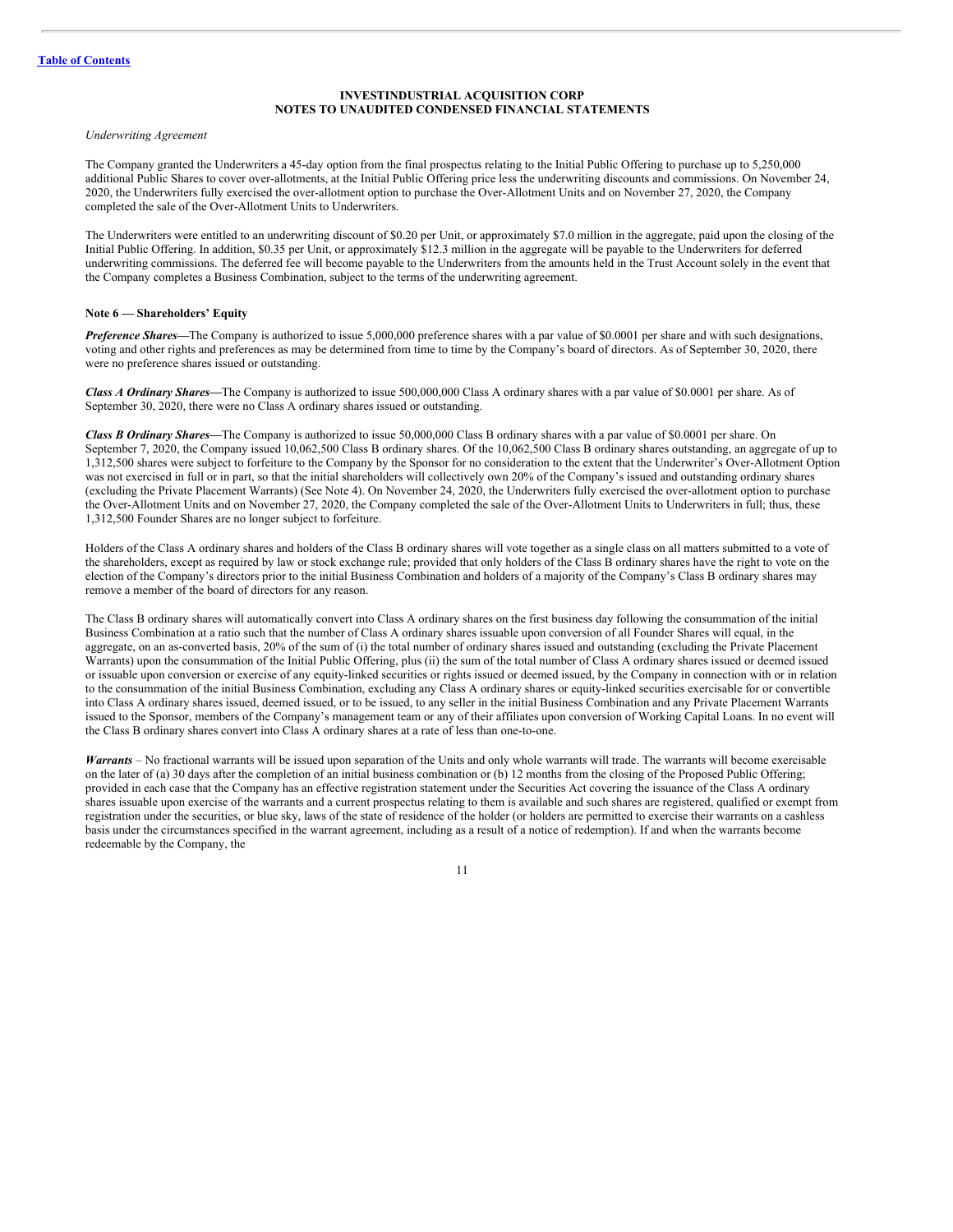Company may exercise its redemption right even if it is unable to register or qualify the underlying securities for sale under all applicable state securities laws. The Company has agreed that as soon as practicable, but in no event later than 15 business days after the closing of an initial business combination, the Company will use commercially reasonable efforts to file with the SEC a registration statement covering the issuance of the Class A ordinary shares issuable upon exercise of the warrants and to maintain the effectiveness of such registration statement and a current prospectus relating to those Class A ordinary shares until the warrants expire or are redeemed, as specified in the warrant agreement. If a registration statement covering the issuance of the Class A ordinary shares issuable upon exercise of the warrants is not effective by the 60th business day after the closing of an initial business combination, warrant holders may, until such time as there is an effective registration statement and during any period when the Company will have failed to maintain an effective registration statement, exercise warrants on a "cashless basis" in accordance with Section 3(a)(9) of the Securities Act or another exemption. Notwithstanding the above, if the Class A ordinary shares are at the time of any exercise of a warrant not listed on a national securities exchange such that they satisfy the definition of a "covered security" under Section 18(b)(1) of the Securities Act, the Company may, at its option, require holders of warrants who exercise their warrants to do so on a "cashless basis" in accordance with Section  $3(a)(9)$  of the Securities Act and, in the event the Company so elects, it will not be required to file or maintain in effect a registration statement, and in the event the Company does not so elect, it will use commercially reasonable efforts to register or qualify the shares under applicable blue sky laws to the extent an exemption is not available.

The warrants will expire five years after the completion of an initial business combination or earlier upon redemption or liquidation.

Redemption of Warrants when the price per Class A ordinary share equals or exceeds \$18.00. Once the warrants become exercisable, the Company may call the outstanding warrants for redemption (except as described herein with respect to the Private Placement Warrants):

- in whole and not in part;
- at a price of \$0.01 per warrant;
- upon a minimum of 30 days' prior written notice of redemption to each warrant holder, which we refer to as the "30-day redemption period"; and
- if, and only if, the last reported sale price of the Company's Class A ordinary shares equals or exceeds \$18.00 per share (as adjusted for adjustments to the number of shares issuable upon exercise or the exercise price of a warrant) for any 20 trading days within a 30 trading day period ending on the third trading day prior to the date on which we send the notice of redemption to the warrant holders.

The Company will not redeem the warrants as described above unless a registration statement under the Securities Act covering the issuance of the Class A ordinary shares issuable upon exercise of the warrants is then effective and a current prospectus relating to those Class A ordinary shares is available throughout the 30 day redemption period. If and when the warrants become redeemable by the Company, the Company may exercise its redemption right even if it is unable to register or qualify the underlying securities for sale under all applicable state securities laws.

Redemption of Warrants when the price per Class A ordinary share equals or exceeds \$10.00. Once the warrants become exercisable, the Company may call the outstanding warrants for redemption (except as described therein with respect to the Private Placement Warrants):

- in whole and not in part; and
- at \$0.10 per warrant upon a minimum of 30 days' prior written notice of redemption;*provided* that holders will be able to exercise their warrants on a cashless basis prior to redemption and receive that number of Class A ordinary shares on the redemption date and the "fair market value" of the Company's Class A ordinary shares; and
- if, and only if, the closing price of Class A ordinary shares equals or exceeds \$10.00 per share (as adjusted for adjustments to the number of shares issuable upon exercise or the exercise price of a warrant) for any 20 trading days within the 30 trading day period ending three trading days before the Company sends the notice of redemption to the warrant holders; and
- if the closing price of the Class A ordinary shares for any 20 trading days within a 30 trading day period ending on the third trading day prior to the date on which we send the notice of redemption to the warrant holders is less than \$18.00 per share (as adjusted for adjustments to the number of shares issuable upon exercise or the exercise price of a warrant) the Private Placement Warrants must also be concurrently called for redemption on the same terms as the outstanding public warrants, as described above.

The "fair market value" of the Company's Class A ordinary shares for the above purpose shall mean the volume weighted average price of Class A ordinary shares during the 10 trading days immediately following the date on which the notice of redemption is sent to the holders of warrants. The Company will provide its warrant holders with the final fair market value no later than one business day after the 10 trading day period described above ends.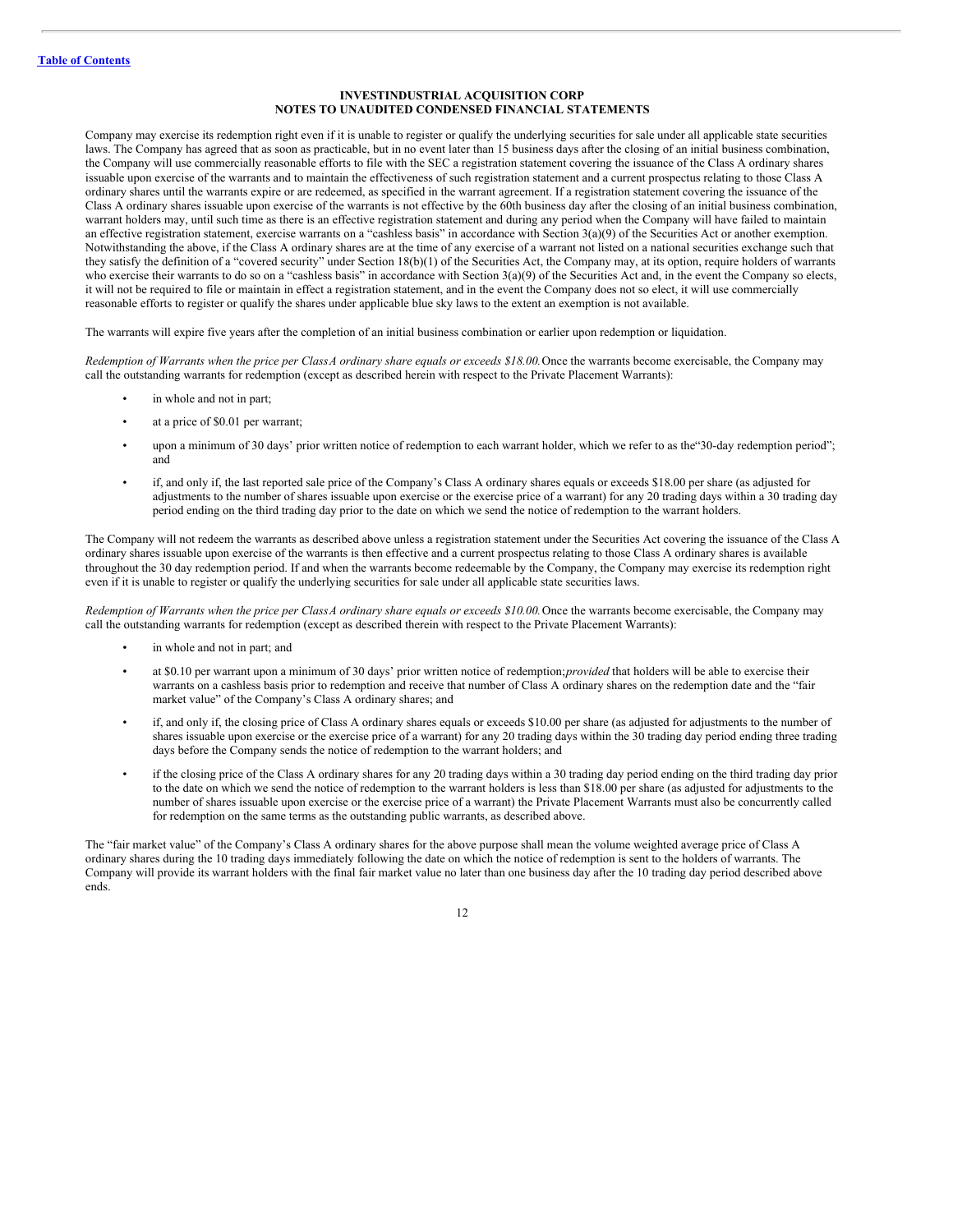The Private Placement Warrants are identical to the warrants sold in the Initial Public Offering except that, so long as they are held by its sponsor or its permitted transferees, the Private Placement Warrants will be subject to the transfer restrictions, may not (including the Class A ordinary shares issuable upon exercise of these warrants), subject to certain limited exceptions, be transferred, assigned or sold by the holders until 30 days after the completion of an initial business combination, may be exercised by the holders on a cashless basis and will be entitled to registration rights. If the Private Placement Warrants are held by holders other than its sponsor or its permitted transferees, the Private Placement Warrants will be redeemable by the Company in all redemption scenarios and exercisable by the holders on the same basis as the warrants included in the units sold in the Initial Public Offering. If the Company does not complete its initial business combination within the required time period, the Private Placement Warrants will expire worthless. The Private Placement Warrants (including the Class A ordinary shares issuable upon exercise of the Private Placement Warrants) are not be transferable, assignable or salable until 30 days after the completion of an initial business combination.

# **Note 7 — Subsequent Events**

The Company evaluated subsequent events and transactions that occurred up to the date unaudited condensed financial statements were available to be issued. Other than as described in Notes 1, 3, 4, 5 and 6, the Company did not identify any subsequent events that would have required adjustment or disclosure in the unaudited condensed financial statements.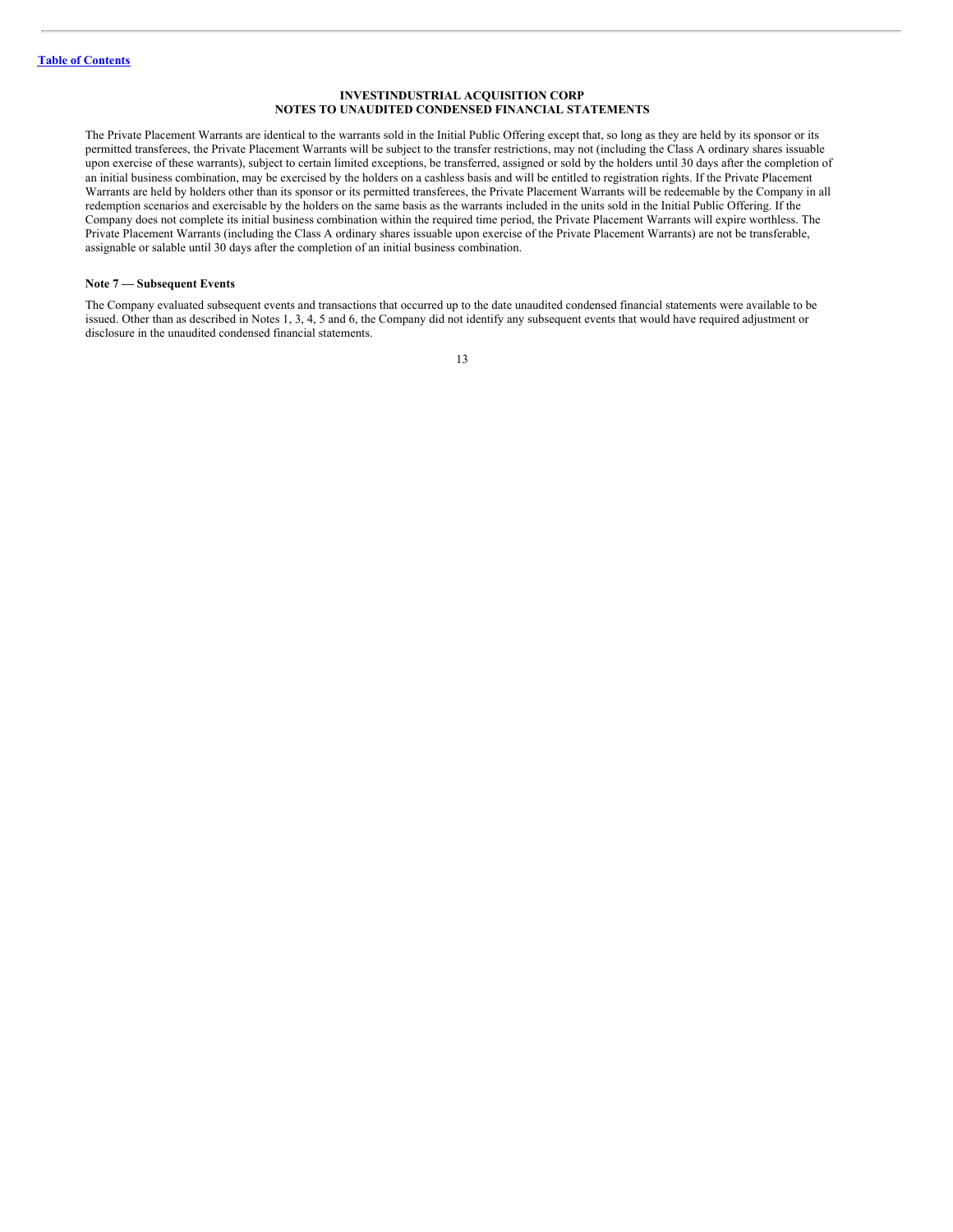# <span id="page-16-0"></span>**Item 2. Management's Discussion and Analysis of Financial Condition and Results of Operations.**

References to the "Company," "Investindustrial Acquisition Corp.," "our," "us" or "we" refer to Investindustrial Acquisition Corp. The following discussion and analysis of the Company's financial condition and results of operations should be read in conjunction with the unaudited condensed financial statements and the notes thereto contained elsewhere in this report. Certain information contained in the discussion and analysis set forth below includes forward-looking statements that involve risks and uncertainties.

## **Cautionary Note Regarding Forward-Looking Statements**

This Quarterly Report on Form 10-Q includes forward-looking statements within the meaning of Section 27A of the Securities Act of 1933, as amended, and Section 21E of the Exchange Act. We have based these forward-looking statements on our current expectations and projections about future events. These forward-looking statements are subject to known and unknown risks, uncertainties and assumptions about us that may cause our actual results, levels of activity, performance or achievements to be materially different from any future results, levels of activity, performance or achievements expressed or implied by such forward-looking statements. In some cases, you can identify forward-looking statements by terminology such as "may," "should," "could," "would," "expect," "plan," "anticipate," "believe," "estimate," "continue," or the negative of such terms or other similar expressions. Factors that might cause or contribute to such a discrepancy include, but are not limited to, those described in our other SEC filings.

#### **Overview**

We are a blank check company incorporated on September 7, 2020 as a Cayman Islands exempted company for the purpose of effecting a merger, share exchange, asset acquisition, share purchase, reorganization or similar business combination with one or more businesses. We intend to effectuate our initial business combination using cash from the proceeds of our Initial Public Offering and the sale of the private placement shares, our shares, debt or a combination of cash, equity and debt.

Our sponsor is Investindustrial Acquisition Corp. L.P, a limited partnership incorporated in England and Wales (the "Sponsor"). Our registration statement for the initial public offering (the "Initial Public Offering") was declared effective on November 18, 2020. On November 23, 2020, we consummated an Initial Public Offering of 35,000,000 units (each, a "Unit" and collectively, the "Units" and, with respect to the Class A ordinary shares included in the Units, the "Public Shares"), at an offering price of \$10.00 per Unit, generating gross proceeds of \$350.0 million, and incurring offering costs of approximately \$20.2 million, inclusive of approximately \$12.3 million in deferred underwriting commissions. On November 24, 2020, the Underwriters fully exercised the over-allotment option to purchase an additional 5,250,000 Units (the "Over-Allotment Units"). On November 27, 2020, the Company completed the sale of the Over-Allotment Units to the Underwriters (the "Over-Allotment"), generating gross proceeds of \$52.5 million and incurring additional offering costs of approximately \$2.9 million in underwriting fees (inclusive of approximately \$1.8 million in deferred underwriting commissions).

Simultaneously with the closing of the Initial Public Offering on November 23, 2020, the Company completed the Private Placement of an aggregate of 6,000,000 Private Placement Warrants at a price of \$1.50 per Private Placement Warrant to the Sponsor, generating proceeds of \$9.0 million. Simultaneously with the closing of the Over-Allotment, on November 27, 2020, the Company consummated the Second Private Placement, resulting in the purchase of an aggregate of an additional 700,000 Private Placement Warrants by the Sponsor, generating gross proceeds to the Company of approximately \$1.1 million.

Upon the closing of the Initial Public Offering and the Private Placement, an aggregate of \$350.0 million (\$10.00 per Unit), consisting of \$343.0 million of the net proceeds of the Initial Public Offering and \$7.0 million of the gross proceeds of the Private Placement, was placed in a trust account ("Trust Account"), located in the United States at J.P. Morgan Chase Bank, N.A., with Continental Stock Transfer & Trust Company acting as trustee, and will be invested only in U.S. government securities, within the meaning set forth in Section 2(a)(16) of the Investment Company Act, with a maturity of 185 days or less or in money market fund meeting the conditions of paragraphs (d)(1), (d)(2), (d)(3) and (d)(4) of Rule 2a-7 of the Investment Company Act, as determined by the Company, until the earlier of: (i) the completion of a Business Combination and (ii) the distribution of the Trust Account as described below. Upon closing of the Over-Allotment and the Second Private Placement, an aggregate of \$52.5 million (\$10.00 per Unit) was placed in the Trust Account, for a total of \$402.5 million deposited in the Trust Account.

Our management has broad discretion with respect to the specific application of the net proceeds of the Initial Public Offering and the sale of Private Placement Warrants, although substantially all of the net proceeds are intended to be applied generally toward consummating a Business Combination. There is no assurance that we will be able to complete a Business Combination successfully. We must complete one or more initial Business Combinations having an aggregate fair market value of at least 80% of the net assets held in the Trust Account (excluding the amount of deferred underwriting commissions and taxes payable on the interest earned on the Trust Account) at the time of the signing of the agreement to enter into the initial Business Combination. However, we will only complete a Business Combination if the post-transaction company owns or acquires 50% or more of the outstanding voting securities of the target or otherwise acquires a controlling interest in the target sufficient for it not to be required to register as an investment company under the Investment Company Act of 1940, as amended (the "Investment Company Act").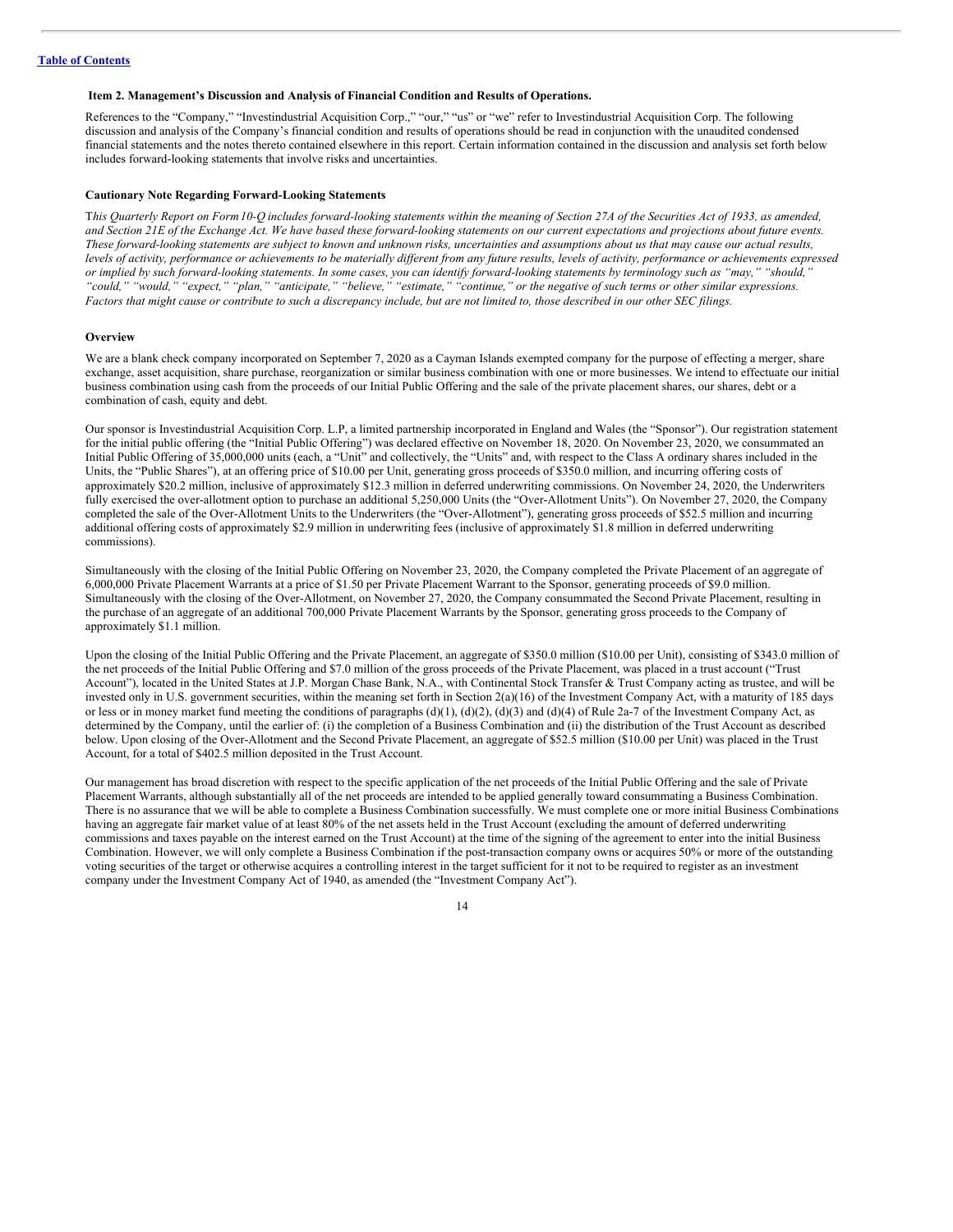We will provide the holders (the "Public Shareholders") of Public Shares, with the opportunity to redeem all or a portion of their Public Shares upon the completion of a Business Combination either (i) in connection with a shareholder meeting called to approve the Business Combination or (ii) by means of a tender offer. The decision as to whether we will seek shareholder approval of a Business Combination or conduct a tender offer will be made by us, solely at our discretion. The Public Shareholders will be entitled to redeem their Public Shares for a pro rata portion of the amount then in the Trust Account (initially anticipated to be \$10.00 per Public Share, plus any pro rata interest earned on the funds held in the Trust Account and not previously released to us to pay income taxes). The per-share amount to be distributed to Public Shareholders who redeem their Public Shares will not be reduced by the deferred underwriting commissions we will pay to the underwriters.

We will proceed with a Business Combination if we have net tangible assets of at least \$5,000,001 upon such consummation of a Business Combination and, only if a majority of the ordinary shares, represented in person or by proxy and entitled to vote thereon, voted at a shareholder meeting are voted in favor of the Business Combination. If a shareholder vote is not required by law and the Company does not decide to hold a shareholder vote for business or other reasons, we will, pursuant to the amended and restated memorandum and articles of association which we will adopt upon the consummation of the Initial Public Offering (the "Amended and Restated Memorandum and Articles of Association"), conduct the redemptions pursuant to the tender offer rules of the U.S. Securities and Exchange Commission ("SEC") and file tender offer documents with the SEC prior to completing a Business Combination. If, however, shareholder approval of the transactions is required by law, or the Company decides to obtain shareholder approval for business or other reasons, we will offer to redeem shares in conjunction with a proxy solicitation pursuant to the proxy rules and not pursuant to the tender offer rules. Additionally, each Public Shareholder may elect to redeem their Public Shares irrespective of whether they vote for or against the proposed transaction or vote at all. If we seek shareholder approval in connection with a Business Combination, the initial shareholders (as defined below) have agreed to vote their Founder Shares and any Public Shares purchased during or after the Initial Public Offering in favor of a Business Combination. In addition, the initial shareholders have agreed to waive their redemption rights with respect to their Founder Shares, Private Placement Warrants and Public Shares in connection with the completion of a Business Combination.

Notwithstanding the foregoing, if we seek shareholder approval of a Business Combination and do not conduct redemptions in connection with the Business Combination pursuant to the tender offer rules, the Amended and Restated Memorandum and Articles of Association will provide that a Public Shareholder, together with any affiliate of such shareholder or any other person with whom such shareholder is acting in concert or as a "group" (as defined under Section 13 of the Securities Exchange Act of 1934, as amended (the "Exchange Act")), will be restricted from redeeming its shares with respect to more than an aggregate of 15% of the Class A ordinary shares sold in the Initial Public Offering, without our prior consent.

Our Sponsor, officers and directors (the "initial shareholders") have agreed not to propose an amendment to the Amended and Restated Memorandum and Articles of Association (a) that would modify the substance or timing of our obligation to provide holders of our Public Shares the right to have their shares redeemed in connection with a Business Combination or to redeem 100% of our Public Shares if we do not complete our Business Combination within 24 months from the closing of the Initial Public Offering, or November 23, 2022 (the "Combination Period") or with respect to any other provision relating to the rights of Public Shareholders, unless we provide the Public Shareholders with the opportunity to redeem their Class A ordinary shares in conjunction with any such amendment.

If we have not completed a Business Combination within the Combination Period, we will (i) cease all operations except for the purpose of winding up; (ii) as promptly as reasonably possible but not more than ten business days thereafter, redeem the Public Shares, at a per-share price, payable in cash, equal to the aggregate amount then on deposit in the Trust Account, including interest earned on the funds held in the Trust Account and not previously released to us to pay for its income taxes, if any (less up to \$100,000 of interest to pay dissolution expenses), divided by the number of the then-outstanding Public Shares, which redemption will completely extinguish Public Shareholders' rights as shareholders (including the right to receive further liquidation distributions, if any); and (iii) as promptly as reasonably possible following such redemption, subject to the approval of our remaining shareholders and its board of directors, liquidate and dissolve, subject in the case of clauses (ii) and (iii) to our obligations under Cayman Islands law to provide for claims of creditors and the requirements of other applicable law.

The initial shareholders have agreed to waive their liquidation rights with respect to the Founder Shares and Private Placement Warrants held by them if we fail to complete a Business Combination within the Combination Period. However, if the initial shareholders acquire Public Shares in or after the Initial Public Offering, they will be entitled to liquidating distributions from the Trust Account with respect to such Public Shares if we fail to complete a Business Combination within the Combination Period. The Underwriters have agreed to waive their rights to their deferred underwriting commission held in the Trust Account in the event we do not complete a Business Combination within the Combination Period and, in such event, such amounts will be included with the other funds held in the Trust Account that will be available to fund the redemption of the Public Shares.

In the event of such distribution, it is possible that the per share value of the assets remaining available for distribution (including Trust Account assets) will be only \$10.00 per share initially held in the Trust Account.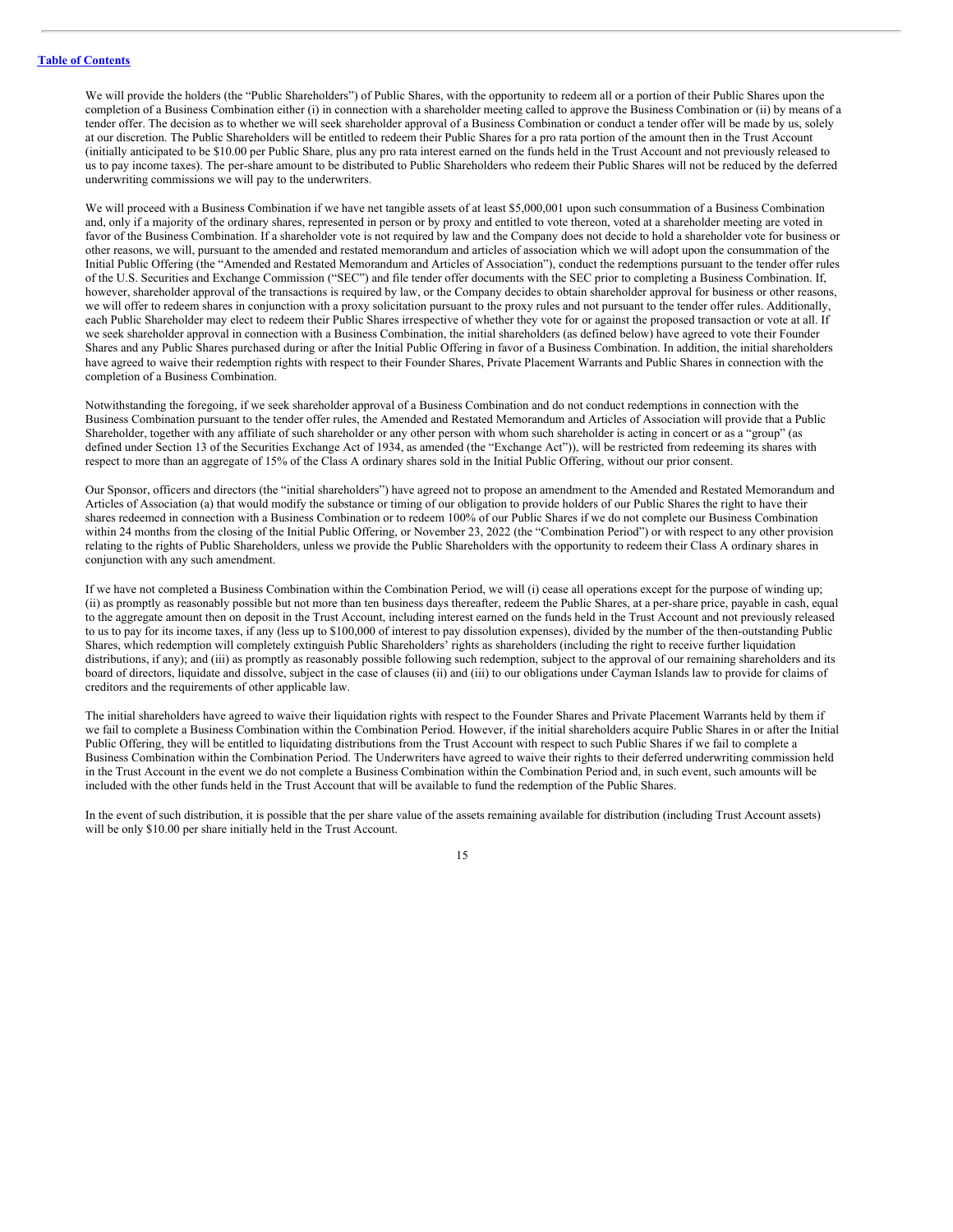In order to protect the amounts held in the Trust Account, our Sponsor has agreed to be liable to us if and to the extent any claims by a third party for services rendered or products sold to us, or a prospective target business with which we have discussed entering into a transaction agreement, reduce the amount of funds in the Trust Account to below the lesser of (i) \$10.00 per Public Share and (ii) the actual amount per Public Share held in the Trust Account as of the date of the liquidation of the Trust Account if less than \$10.00 per Public Share due to reductions in the value of the trust assets. This liability will not apply with respect to any claims by a third party who executed a waiver of any right, title, interest or claim of any kind in or to any monies held in the Trust Account or to any claims under our indemnity of the Underwriters of the Initial Public Offering against certain liabilities, including liabilities under the Securities Act of 1933, as amended (the "Securities Act").

Moreover, in the event that an executed waiver is deemed to be unenforceable against a third party, our Sponsor will not be responsible to the extent of any liability for such third-party claims. We will seek to reduce the possibility that our Sponsor will have to indemnify the Trust Account due to claims of creditors by endeavoring to have all vendors, service providers (excluding our independent registered public accounting firm), prospective target businesses or other entities with which we do business, execute agreements with us waiving any right, title, interest or claim of any kind in or to monies held in the Trust Account.

# *Liquidity and Capital Resources*

As of September 30, 2020, the Company had no cash and working capital deficit of approximately \$341,000.

The Company's liquidity needs up to September 30, 2020 had been satisfied through the receipt of \$25,000 from the Sponsor to cover certain expenses on the Company's behalf in exchange for the issuance of the Founder Shares (as defined below), and a loan of approximately \$61,000 pursuant to the Note issued to the Sponsor. Subsequent to September 30, 2020, the Company's liquidity needs had been satisfied with an additional loan of approximately \$66,000 from the Sponsor, for a total amount of approximately \$127,000 under the Note, and the proceeds from the consummation of the Private Placement not held in the Trust Account. The Company repaid the Note in full on December 11, 2020. In addition, in order to finance transaction costs in connection with a Business Combination, the Sponsor may, but is not obligated to, provide the Company Working Capital Loans. The Company has no borrowings outstanding under Working Capital Loans to date.

Based on the foregoing, our management believes that we will have sufficient working capital and borrowing capacity to meet our needs through the earlier of the consummation of a Business Combination or one year from this filing. Over this time period, we will be using these funds for paying existing accounts payable, identifying and evaluating prospective initial Business Combination candidates, performing due diligence on prospective target businesses, paying for travel expenditures, selecting the target business to merge with or acquire, and structuring, negotiating and consummating the Business Combination.

Our management continues to evaluate the impact of theCOVID-19 pandemic and has concluded that the specific impact is not readily determinable as of the date of the balance sheet. The unaudited condensed financial statements do not include any adjustments that might result from the outcome of this uncertainty.

# **Results of Operations**

Our entire activity since inception up to September 30, 2020 was in preparation for our formation and the Initial Public Offering. We will not be generating any operating revenues until the closing and completion of our initial Business Combination.

For the period from September 7, 2020 (inception) through September 30, 2020, we had net loss of approximately \$11,000, which consisted solely of general and administrative expenses.

#### **Contractual Obligations**

# *Registration Rights*

The holders of Founder Shares and Private Placement Warrants that may be issued upon conversion of Working Capital Loans, are entitled to registration rights pursuant to a registration and shareholder rights agreement. The holders of these securities are entitled to make up to three demands, excluding short form demands, that we register such securities. In addition, the holders have certain "piggy- back" registration rights with respect to registration statements filed subsequent to our completion of our Business Combination. However, the registration and shareholder rights agreement provides that we will not permit any registration statement filed under the Securities Act to become effective until termination of the applicable lock-up period, which occurs (i) in the case of the Founder Shares, in accordance with the letter agreement our initial shareholders entered into and (ii) in the case of the Private Placement Warrants, 30 days after the completion of our Business Combination. We will bear the expenses incurred in connection with the filing of any such registration statements.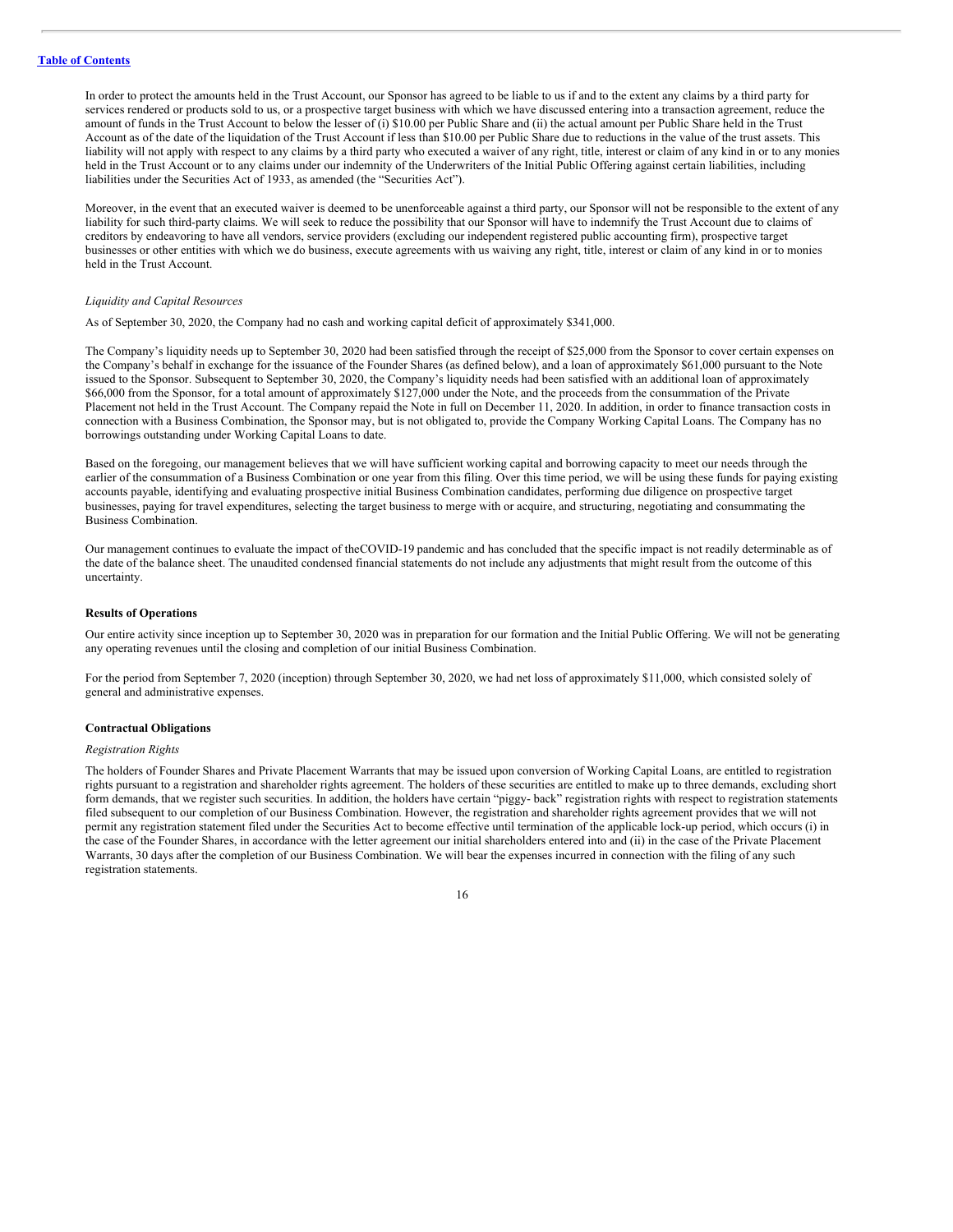#### *Underwriting Agreement*

We granted the Underwriters a 45-day option from the final prospectus relating to the Initial Public Offering to purchase up to 5,250,000 additional Public Shares to cover over-allotments, if any, at the Initial Public Offering price less the underwriting discounts and commissions. On November 24, 2020, the Underwriters fully exercised the over-allotment option to purchase the Over-Allotment Units and on November 27, 2020, the Company completed the sale of the Over-Allotment Units to the Underwriters.

The Underwriters were paid a cash underwriting discount of \$0.20 per Unit, or approximately \$7.0 million in the aggregate, paid upon the closing of the Initial Public Offering. In addition, \$0.35 per Unit, or approximately \$12.3 million in the aggregate will be payable to the Underwriters for deferred underwriting commissions. The deferred fee will become payable to the Underwriters from the amounts held in the Trust Account solely in the event that we complete a Business Combination, subject to the terms of the underwriting agreement.

#### *Administrative Support Agreement*

Commencing on the effective date of the registration statement on FormS-1 related to the Initial Public Offering through the earlier of consummation of the initial Business Combination or our liquidation, we will reimburse the Sponsor for office space, secretarial and administrative services provided to us in the amount of \$10,000 per month.

#### *Forward Purchase Arrangement*

On November 18, 2020, the Company entered into a forward purchase agreement with an affiliate of the Sponsor, pursuant to which such affiliate has committed to purchase up to 25,000,000 of the Company's ordinary shares for \$10 per share, or an aggregate amount of up to \$250 million, in a private placement that would occur concurrently with the consummation of the initial Business Combination. To the extent that the amounts available from the Trust Account and other financings are sufficient to satisfy the cash requirements related to consummation of the initial Business Combination, the Sponsor's affiliate may, in its discretion, purchase less than 25,000,000 of the Company's ordinary shares. Furthermore, the Company is not under any obligation to sell any such shares.

# **Critical Accounting Policies**

#### *Deferred Of ering Costs Associated with the Initial Public Of ering*

We comply with the requirements of the ASC340-10-S99-1. Offering costs consist of legal, accounting, underwriting fees and other costs incurred through the balance sheet date that were directly related to the Initial Public Offering and that were charged to shareholder's equity upon the completion of the Initial Public Offering in November 2020.

#### *Net Loss Per Ordinary Share*

We comply with accounting and disclosure requirements of FASB ASC Topic 260, "Earnings Per Share." Net loss per ordinary share is computed by dividing net loss by the weighted average number of ordinary shares outstanding during the period. At September 30, 2020, we did not have any dilutive securities and other contracts that could, potentially, be exercised or converted into ordinary shares and then share in the earnings of our company. As a result, diluted loss per share is the same as basic loss per share for the period presented.

#### *Recent Accounting Pronouncements*

Our management does not believe that there are any other recently issued, but not yet effective, accounting pronouncements, if currently adopted, that would have a material effect on our unaudited condensed financial statements.

# **Off-Balance Sheet Arrangements**

As of September 30, 2020, we did not have any off-balance sheet arrangements as defined in Item 303(a)(4)(ii) of RegulationS-K.

#### **JOBS Act**

The Jumpstart Our Business Startups Act of 2012 (the "JOBS Act") contains provisions that, among other things, relax certain reporting requirements for qualifying public companies. We qualify as an "emerging growth company" and under the JOBS Act are allowed to comply with new or revised accounting pronouncements based on the effective date for private (not publicly traded) companies. We are electing to delay the adoption of new or revised accounting standards, and as a result, we may not comply with new or revised accounting standards on the relevant dates on which adoption of such standards is required for non-emerging growth companies. As a result, the unaudited condensed financial statements may not be comparable to companies that comply with new or revised accounting pronouncements as of public company effective dates.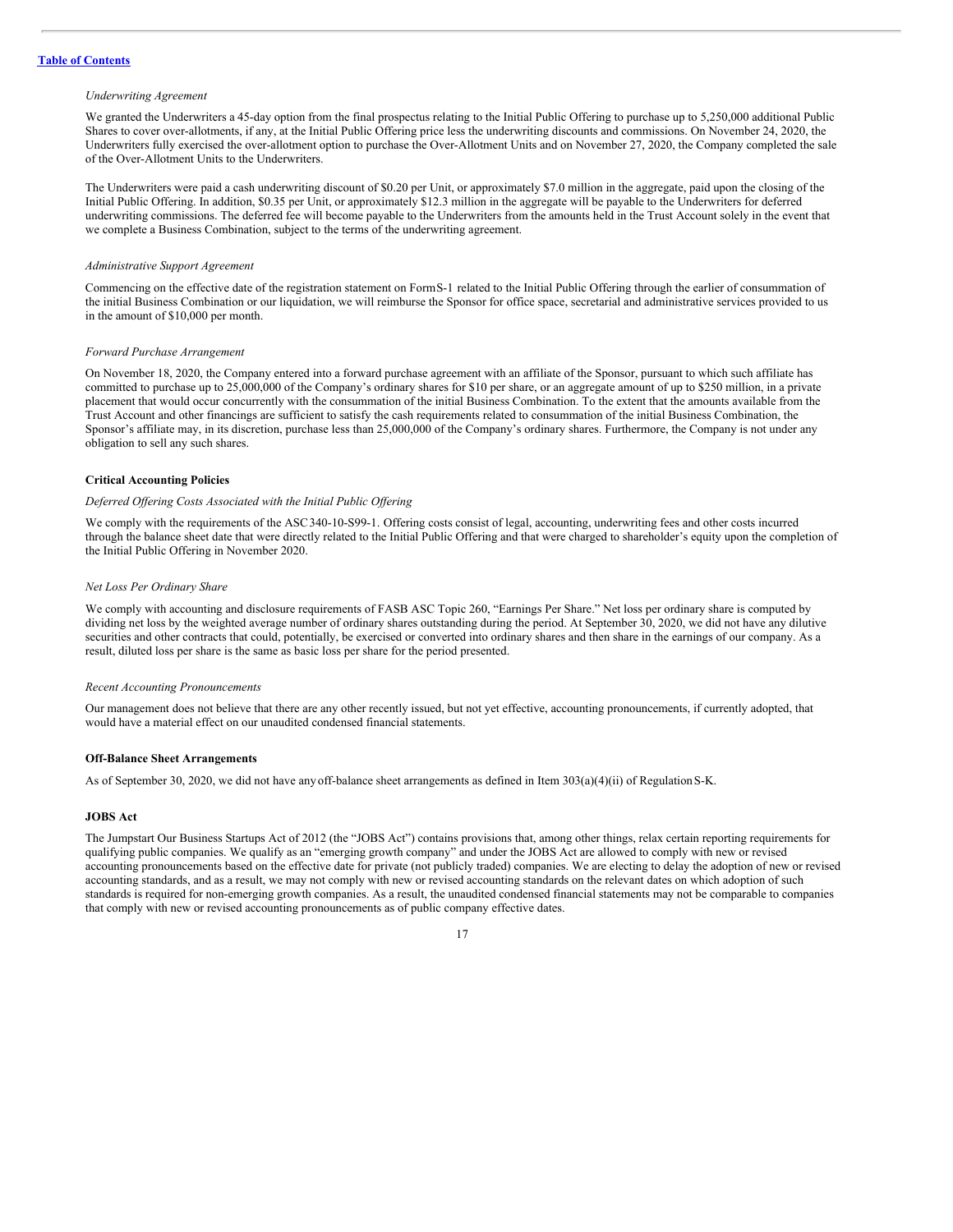Additionally, we are in the process of evaluating the benefits of relying on the other reduced reporting requirements provided by the JOBS Act. Subject to certain conditions set forth in the JOBS Act, if, as an "emerging growth company," we choose to rely on such exemptions we may not be required to, among other things, (i) provide an auditor's attestation report on our system of internal controls over financial reporting pursuant to Section 404, (ii) provide all of the compensation disclosure that may be required of non-emerging growth public companies under the Dodd-Frank Wall Street Reform and Consumer Protection Act, (iii) comply with any requirement that may be adopted by the PCAOB regarding mandatory audit firm rotation or a supplement to the auditor's report providing additional information about the audit and the unaudited condensed financial statements (auditor discussion and analysis) and (iv) disclose certain executive compensation related items such as the correlation between executive compensation and performance and comparisons of the CEO's compensation to median employee compensation. These exemptions will apply for a period of five years following the completion of our Initial Public Offering or until we are no longer an "emerging growth company," whichever is earlier.

## <span id="page-20-0"></span>**Item 3. Quantitative and Qualitative Disclosures About Market Risk**

We are a smaller reporting company as defined by Rule 12b-2 of the Exchange Act and are not required to provide the information otherwise required under this item. As of September 30, 2020, we were not subject to any market or interest rate risk. The net proceeds of the Initial Public Offering, including amounts in the Trust Account, will be invested in U.S. government securities with a maturity of 185 days or less or in money market funds that meet certain conditions under Rule 2a-7 under the Investment Company Act of 1940, as amended, that invest only in direct U.S. government treasury obligations. Due to the short-term nature of these investments, we believe there will be no associated material exposure to interest rate risk.

We have not engaged in any hedging activities since our inception and we do not expect to engage in any hedging activities with respect to the market risk to which we are exposed.

#### <span id="page-20-1"></span>**Item 4. Controls and Procedures**

#### *Evaluation of Disclosure Controls and Procedures*

Under the supervision and with the participation of our management, including our principal executive officer and principal financial officer, we conducted an evaluation of the effectiveness of our disclosure controls and procedures as of the end of the fiscal quarter ended September 30, 2020, as such term is defined in Rules 13a-15(e) and 15d-15(e) under the Exchange Act. Based on this evaluation, our principal executive officer and principal financial officer has concluded that during the period covered by this report, our disclosure controls and procedures were effective.

Disclosure controls and procedures are designed to ensure that information required to be disclosed by us in our Exchange Act reports is recorded, processed, summarized, and reported within the time periods specified in the SEC's rules and forms, and that such information is accumulated and communicated to our management, including our principal executive officer and principal financial officer or persons performing similar functions, as appropriate to allow timely decisions regarding required disclosure.

#### *Changes in Internal Control over Financial Reporting*

There was no change in our internal control over financial reporting that occurred during the fiscal quarter ended September 30, 2020 covered by this Quarterly Report on Form 10-Q that has materially affected, or is reasonably likely to materially affect, our internal control over financial reporting.

# <span id="page-20-2"></span>**PART II—OTHER INFORMATION**

<span id="page-20-3"></span>**Item 1. Legal Proceedings**

None.

## <span id="page-20-4"></span>**Item 1A. Risk Factors**

As of the date of this Quarterly Report on Form10-Q, there have been no material changes to the risk factors disclosed in our final prospectus filed with the SEC on November 20, 2020. We may disclose changes to such factors or disclose additional factors from time to time in our future filings with the SEC.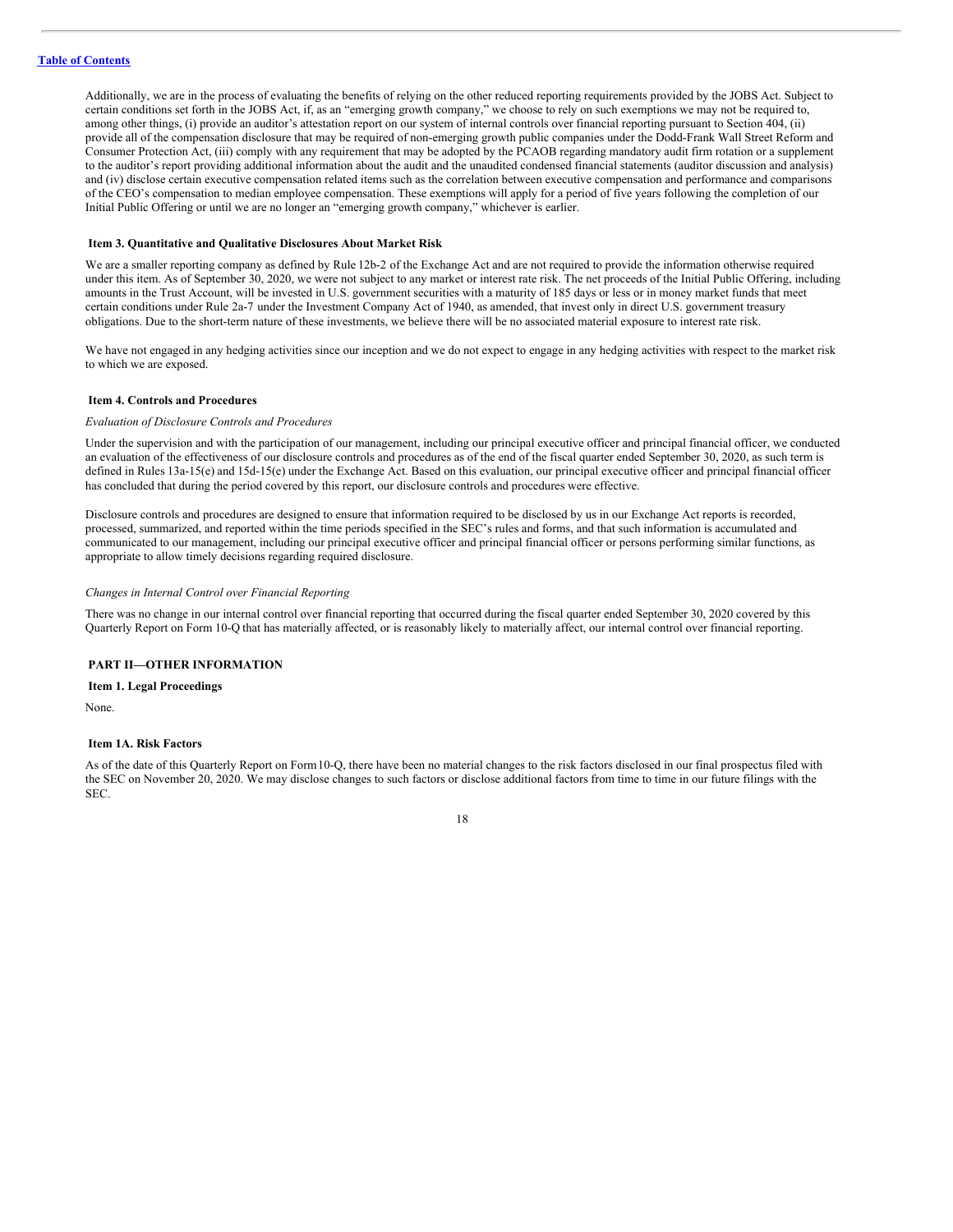# <span id="page-21-0"></span>**Item 2. Unregistered Sales of Equity Securities and Use of Proceeds**

#### *Unregistered Sales of Equity Securities*

On September 10, 2020, the Sponsor paid \$25,000 to cover certain offering costs of the Company in consideration of 10,062,500 Class B ordinary shares, par value \$0.0001, (the "Founder Shares"). The issuance was made pursuant to the exemption from registration contained in Section 4(a)(2) of the Securities Act.

Simultaneously with the closing of the Initial Public Offering on November 23, 2020, the Company completed the Private Placement of an aggregate of 6,000,000 Private Placement Warrants at a price of \$1.50 per Private Placement Warrant to the Sponsor, generating proceeds of \$9.0 million. The issuance was made pursuant to the exemption from registration contained in Section 4(a)(2) of the Securities Act.

Simultaneously with the closing of the Over-Allotment Units, on November 27, 2020, the Company consummated the second closing of the Private Placement, resulting in the purchase of an aggregate of an additional 700,000 Private Placement Warrants by the Sponsor, generating gross proceeds to the Company of approximately \$1.1 million. The issuance was made pursuant to the exemption from registration contained in Section 4(a)(2) of the Securities Act.

# *Use of Proceeds*

Of the gross proceeds received from the Initial Public Offering, the Over-Allotment and the sale of the Private Placement Warrants, \$402,500,000 was placed in the Trust Account. The net proceeds of the Initial Public Offering and certain proceeds from the sale of the Private Placement Warrants are invested in U.S. government treasury bills with a maturity of 180 days or less and in money market funds meeting certain conditions under Rule 2a-7 under the Investment Company Act which invest only in direct U.S. government treasury obligations.

In connection with the Initial Public Offering, our sponsor had agreed to loan us an aggregate of up to \$300,000 pursuant to the Note. This loan is non-interest bearing and payable on the earlier of March 31, 2021 or the consummation of the Initial Public Offering. As of September 30, 2020, the Company borrowed approximately \$61,000 under the Note. Subsequent to September 30, 2020, the Company's liquidity needs had been satisfied with additional loan of approximately \$66,000 from the Sponsor, for a total amount of approximately \$127,000 under the Note, and the proceeds from the consummation of the Private Placement not held in the Trust Account. The Company repaid the Note in full on December 11, 2020.

We paid a total of \$23.1 million in underwriting discounts and commissions related to the Initial Public Offering. In addition, the Underwriters agreed to defer \$14.1 million in underwriting discounts and commissions.

# <span id="page-21-1"></span>**Item 3. Defaults Upon Senior Securities**

None.

<span id="page-21-2"></span>**Item 4. Mine Safety Disclosures**

None.

# <span id="page-21-3"></span>**Item 5. Other Information**

None.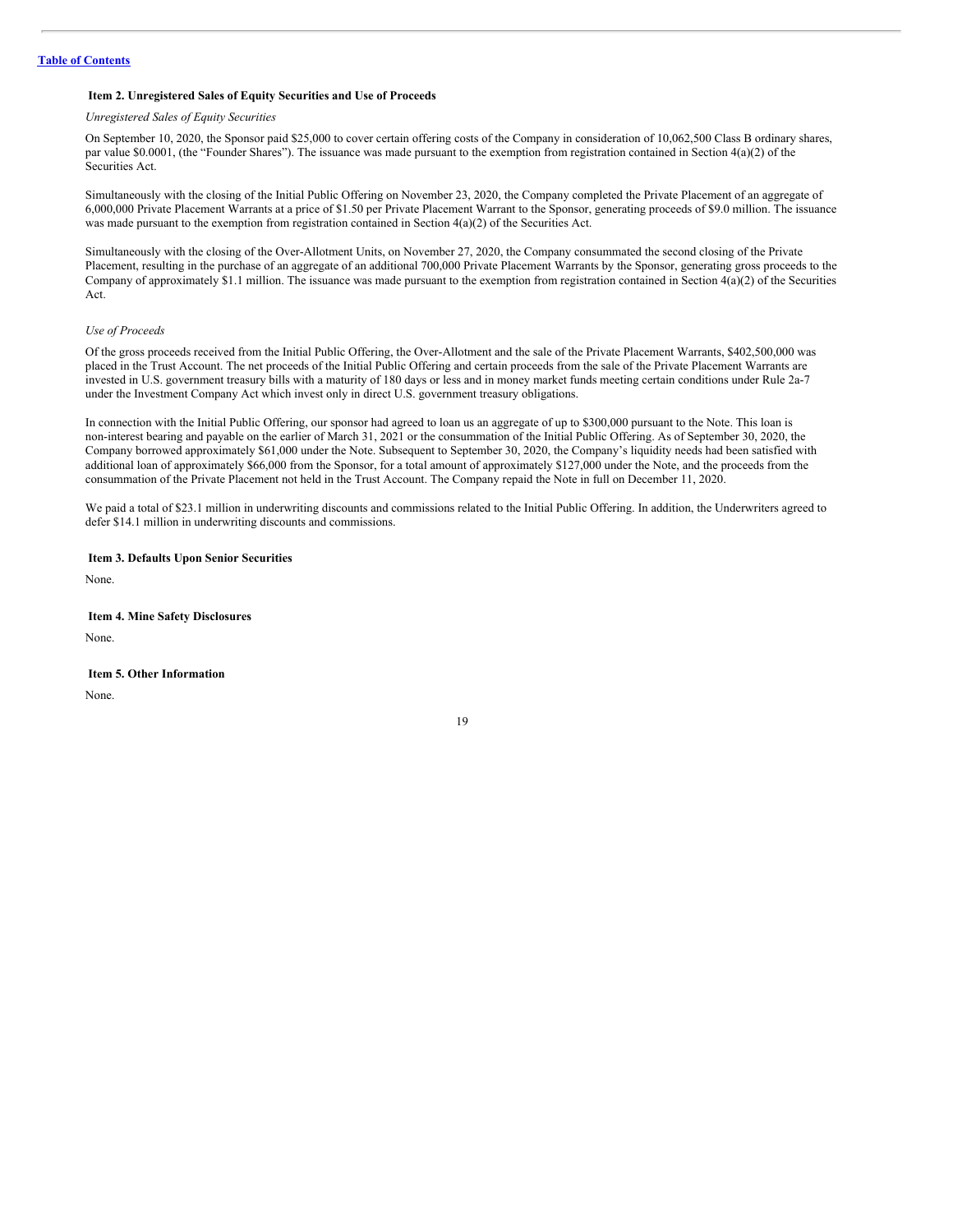# <span id="page-22-0"></span>**Item 6. Exhibits.**

The following exhibits are filed as part of, or incorporated by reference into, this Quarterly Report on Form10-Q.

| <b>Exhibit</b><br>Number | <b>Description</b>                                                                                                                                                                        |
|--------------------------|-------------------------------------------------------------------------------------------------------------------------------------------------------------------------------------------|
| $31.1*$                  | Certification of Principal Executive Officer Pursuant to Securities Exchange Act Rules 13a-14(a) and 15(d)-14(a), as adopted Pursuant to<br>Section 302 of the Sarbanes-Oxley Act of 2002 |
| $31.2*$                  | Certification of Principal Financial Officer Pursuant to Securities Exchange Act Rules 13a-14(a) and 15(d)-14(a), as adopted Pursuant to<br>Section 302 of the Sarbanes-Oxley Act of 2002 |
| $32.1**$                 | Certification of Principal Executive Officer Pursuant to 18 U.S.C. Section 1350, as adopted Pursuant to Section 906 of the Sarbanes-Oxley<br>Act of 2002                                  |
| $32.2**$                 | Certification of Principal Financial Officer Pursuant to 18 U.S.C. Section 1350, as adopted Pursuant to Section 906 of the Sarbanes-Oxley<br>Act of 2002                                  |
| $101$ . INS*             | <b>XBRL Instance Document</b>                                                                                                                                                             |
| $101.CAL*$               | <b>XBRL Taxonomy Extension Calculation Linkbase Document</b>                                                                                                                              |
| $101.SCH*$               | <b>XBRL Taxonomy Extension Schema Document</b>                                                                                                                                            |
| $101.DEF*$               | XBRL Taxonomy Extension Definition Linkbase Document                                                                                                                                      |
| $101.LAB*$               | XBRL Taxonomy Extension Labels Linkbase Document                                                                                                                                          |

101.PRE\* XBRL Taxonomy Extension Presentation Linkbase Document

Filed herewith.

\*\* These certifications are furnished to the SEC pursuant to Section 906 of the Sarbanes-Oxley Act of 2002 and are deemed not filed for purposes of Section 18 of the Securities Exchange Act of 1934, as amended, nor shall they be deemed incorporated by reference in any filing under the Securities Act of 1933, except as shall be expressly set forth by specific reference in such filing.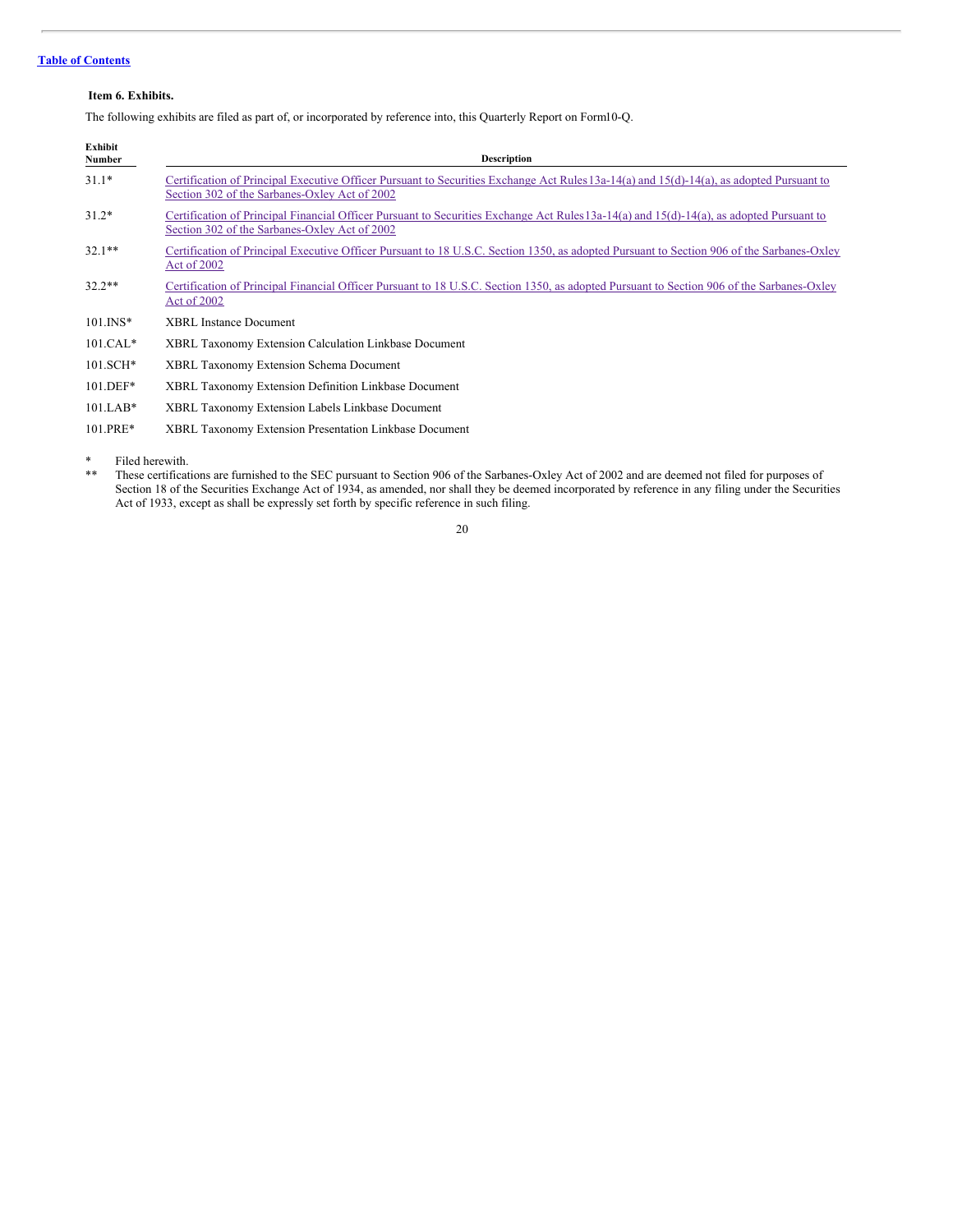# **SIGNATURES**

Pursuant to the requirements of the Securities Exchange Act of 1934, the registrant has duly caused this report to be signed on its behalf by the undersigned thereunto duly authorized on this 29th day of December, 2020.

# **INVESTINDUSTRIAL ACQUISITION CORP.**

/s/ Roberto Ardagna

Name: Roberto Ardagna Title: Chief Executive Officer (Principal Executive Officer)

/s/ Andrea Cicero

Name: Andrea Cicero Title: Chief Financial Officer

(Principal Financial and Accounting Officer)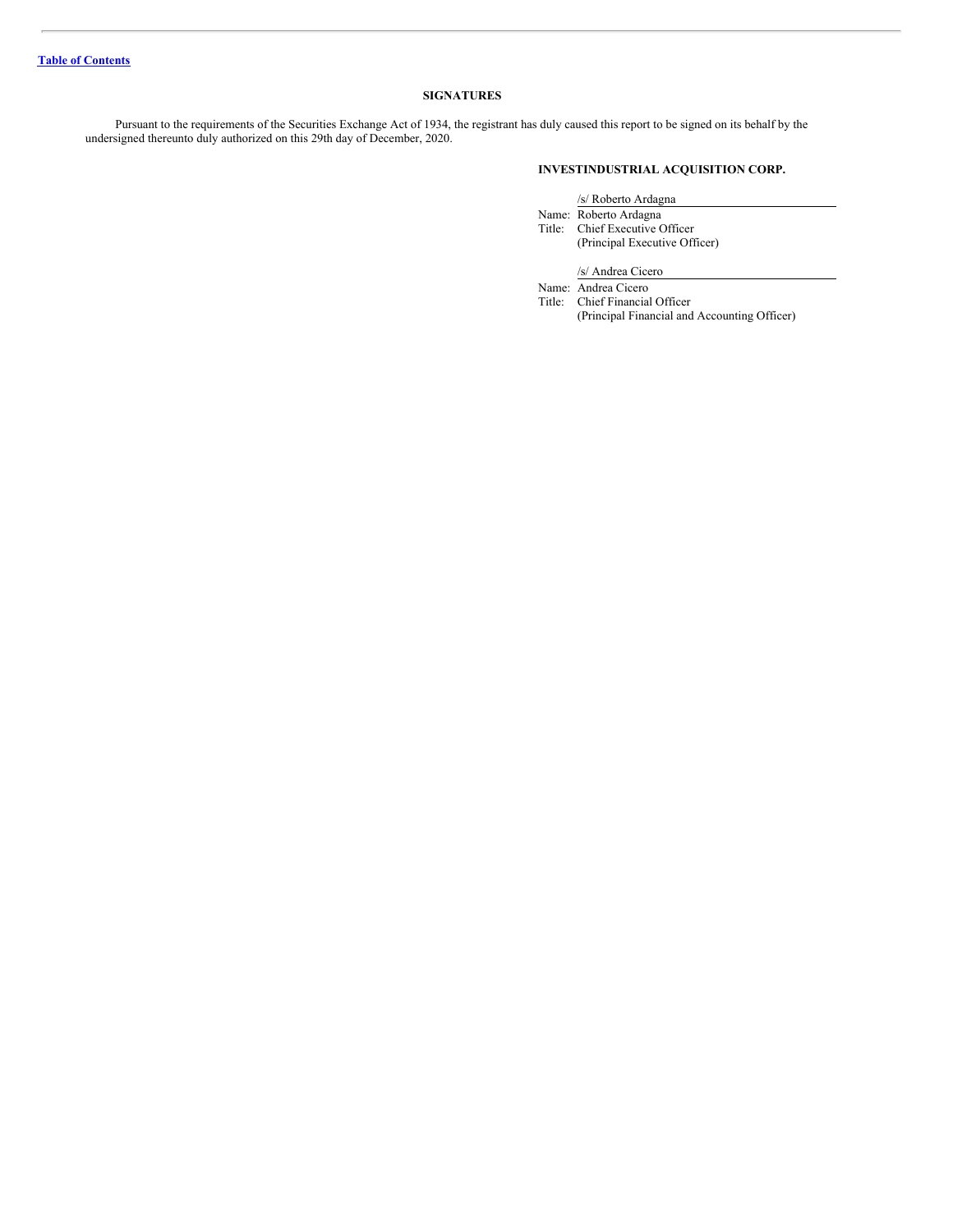#### **CERTIFICATION PURSUANT TO RULES 13a-14(a) AND 15d-14(a) UNDER THE SECURITIES EXCHANGE ACT OF 1934, AS ADOPTED PURSUANT TO SECTION 302 OF THE SARBANES-OXLEY ACT OF 2002**

#### <span id="page-24-0"></span>I, Roberto Ardagna, certify that:

- 1. I have reviewed this Quarterly Report on Form10-Q of Investindustrial Acquisition Corp.;
- 2. Based on my knowledge, this report does not contain any untrue statement of a material fact or omit to state a material fact necessary to make the statements made, in light of the circumstances under which such statements were made, not misleading with respect to the period covered by this report;
- 3. Based on my knowledge, the financial statements, and other financial information included in this report, fairly present in all material respects the financial condition, results of operations and cash flows of the registrant as of, and for, the periods presented in this report;
- 4. The registrant's other certifying officer and I are responsible for establishing and maintaining disclosure controls and procedures (as defined in Exchange Act Rules 13a-15(e) and 15d-15(e)) for the registrant and have:
	- a) Designed such disclosure controls and procedures, or caused such disclosure controls and procedures to be designed under our supervision, to ensure that material information relating to the registrant, including its consolidated subsidiaries, is made known to us by others within those entities, particularly during the period in which this report is being prepared;
	- b) [Paragraph omitted pursuant to SEC Release Nos.33-8238/34-47986 and 33-8392/34-49313];
	- c) Evaluated the effectiveness of the registrant's disclosure controls and procedures and presented in this report our conclusions about the effectiveness of the disclosure controls and procedures, as of the end of the period covered by this report based on such evaluation; and
	- d) Disclosed in this report any change in the registrant's internal control over financial reporting that occurred during the registrant's most recent fiscal quarter (the registrant's fourth fiscal quarter in the case of an annual report) that has materially affected, or is reasonably likely to materially affect, the registrant's internal control over financial reporting; and
- 5. The registrant's other certifying officer and I have disclosed, based on our most recent evaluation of internal control over financial reporting, to the registrant's auditors and the audit committee of the registrant's board of directors (or persons performing the equivalent functions):
	- (a) All significant deficiencies and material weaknesses in the design or operation of internal control over financial reporting which are reasonably likely to adversely affect the registrant's ability to record, process, summarize and report financial information; and
	- (b) Any fraud, whether or not material, that involves management or other employees who have a significant role in the registrant's internal control over financial reporting.

Date: December 29, 2020 By: /s/ Roberto Ardagna

Roberto Ardagna Chief Executive Officer (Principal Executive Officer)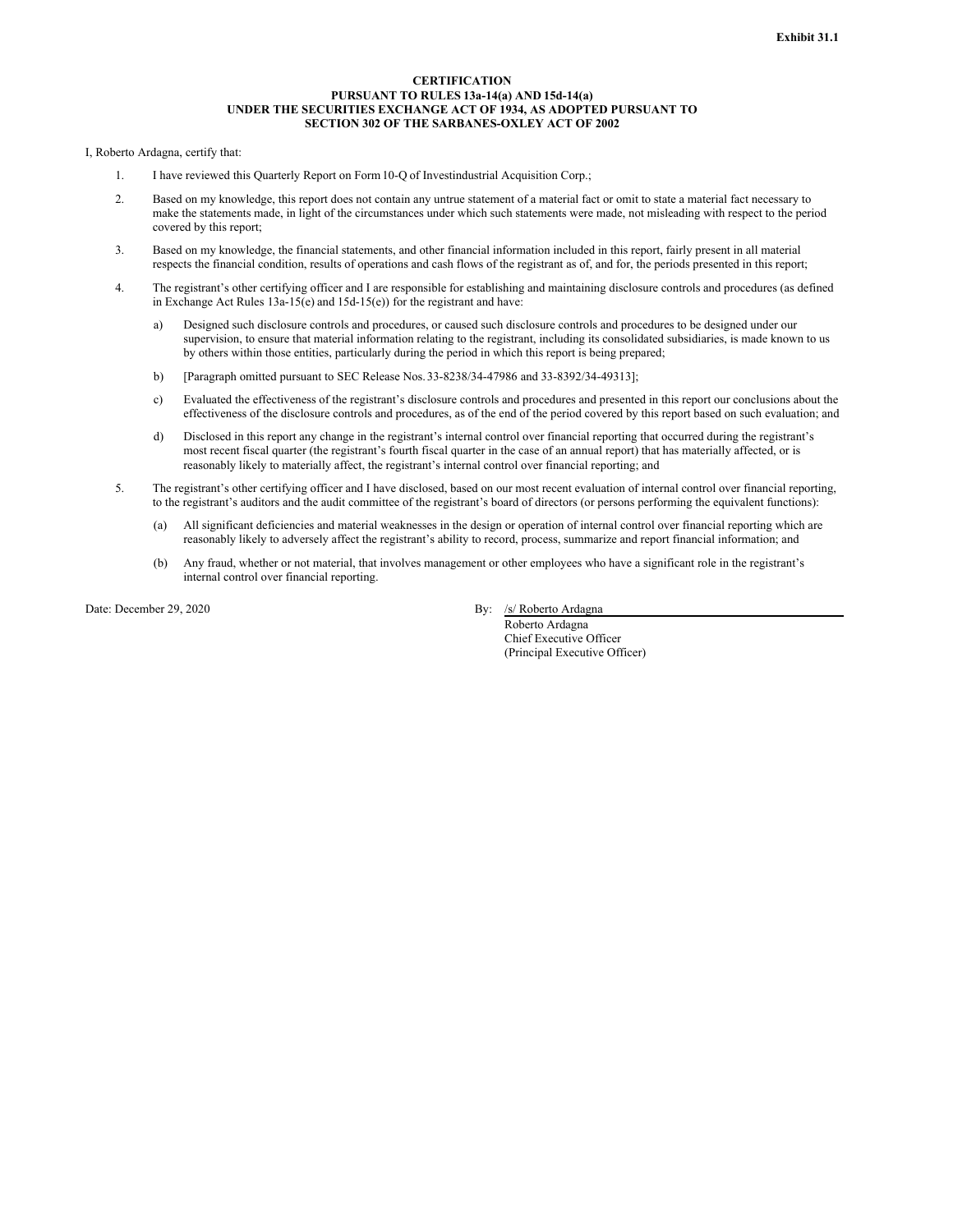#### **CERTIFICATION PURSUANT TO RULES 13a-14(a) AND 15d-14(a) UNDER THE SECURITIES EXCHANGE ACT OF 1934, AS ADOPTED PURSUANT TO SECTION 302 OF THE SARBANES-OXLEY ACT OF 2002**

# <span id="page-25-0"></span>I, Andrea Cicero, certify that:

- 1. I have reviewed this Quarterly Report on Form10-Q of Investindustrial Acquisition Corp.;
- 2. Based on my knowledge, this report does not contain any untrue statement of a material fact or omit to state a material fact necessary to make the statements made, in light of the circumstances under which such statements were made, not misleading with respect to the period covered by this report;
- 3. Based on my knowledge, the financial statements, and other financial information included in this report, fairly present in all material respects the financial condition, results of operations and cash flows of the registrant as of, and for, the periods presented in this report;
- 4. The registrant's other certifying officer and I are responsible for establishing and maintaining disclosure controls and procedures (as defined in Exchange Act Rules 13a-15(e) and 15d-15(e)) for the registrant and have:
	- a) Designed such disclosure controls and procedures, or caused such disclosure controls and procedures to be designed under our supervision, to ensure that material information relating to the registrant, including its consolidated subsidiaries, is made known to us by others within those entities, particularly during the period in which this report is being prepared;
	- b) [Paragraph omitted pursuant to SEC Release Nos.33-8238/34-47986 and 33-8392/34-49313];
	- c) Evaluated the effectiveness of the registrant's disclosure controls and procedures and presented in this report our conclusions about the effectiveness of the disclosure controls and procedures, as of the end of the period covered by this report based on such evaluation; and
	- d) Disclosed in this report any change in the registrant's internal control over financial reporting that occurred during the registrant's most recent fiscal quarter (the registrant's fourth fiscal quarter in the case of an annual report) that has materially affected, or is reasonably likely to materially affect, the registrant's internal control over financial reporting; and
- 5. The registrant's other certifying officer and I have disclosed, based on our most recent evaluation of internal control over financial reporting, to the registrant's auditors and the audit committee of the registrant's board of directors (or persons performing the equivalent functions):
	- (a) All significant deficiencies and material weaknesses in the design or operation of internal control over financial reporting which are reasonably likely to adversely affect the registrant's ability to record, process, summarize and report financial information; and
	- (b) Any fraud, whether or not material, that involves management or other employees who have a significant role in the registrant's internal control over financial reporting.

Date: December 29, 2020 By: /s/ Andrea Cicero

Andrea Cicero Chief Financial Officer (Principal Financial Officer and Accounting Officer)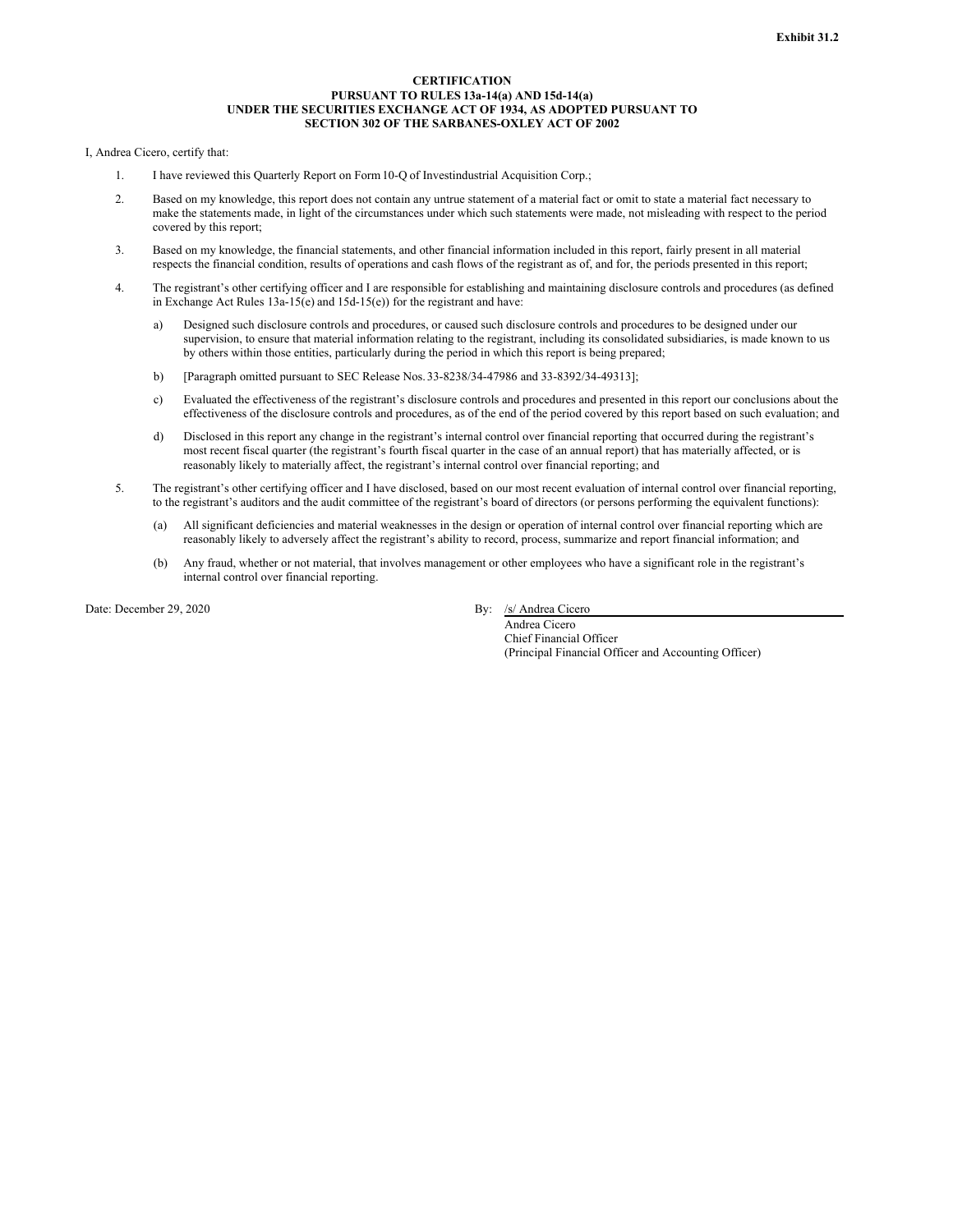### **CERTIFICATION PURSUANT TO 18 U.S.C. SECTION 1350, AS ADDED BY SECTION 906 OF THE SARBANES-OXLEY ACT OF 2002**

<span id="page-26-0"></span>In connection with the Quarterly Report of Investindustrial Acquisition Corp. (the "Company") on Form10-Q for the quarterly period ended September 30, 2020, as filed with the Securities and Exchange Commission (the "Report"), I, Roberto Ardagna, Chief Executive Officer of the Company, certify, pursuant to 18 U.S.C. §1350, as added by §906 of the Sarbanes-Oxley Act of 2002, that:

- 1. The Report fully complies with the requirements of Section 13(a) or 15(d) of the Securities Exchange Act of 1934; and
- 2. To my knowledge, the information contained in the Report fairly presents, in all material respects, the financial condition and results of operations of the Company as of and for the period covered by the Report.

Date: December 29, 2020 By: /s/ Roberto Ardagna

Roberto Ardagna Chief Executive Officer (Principal Executive Officer)